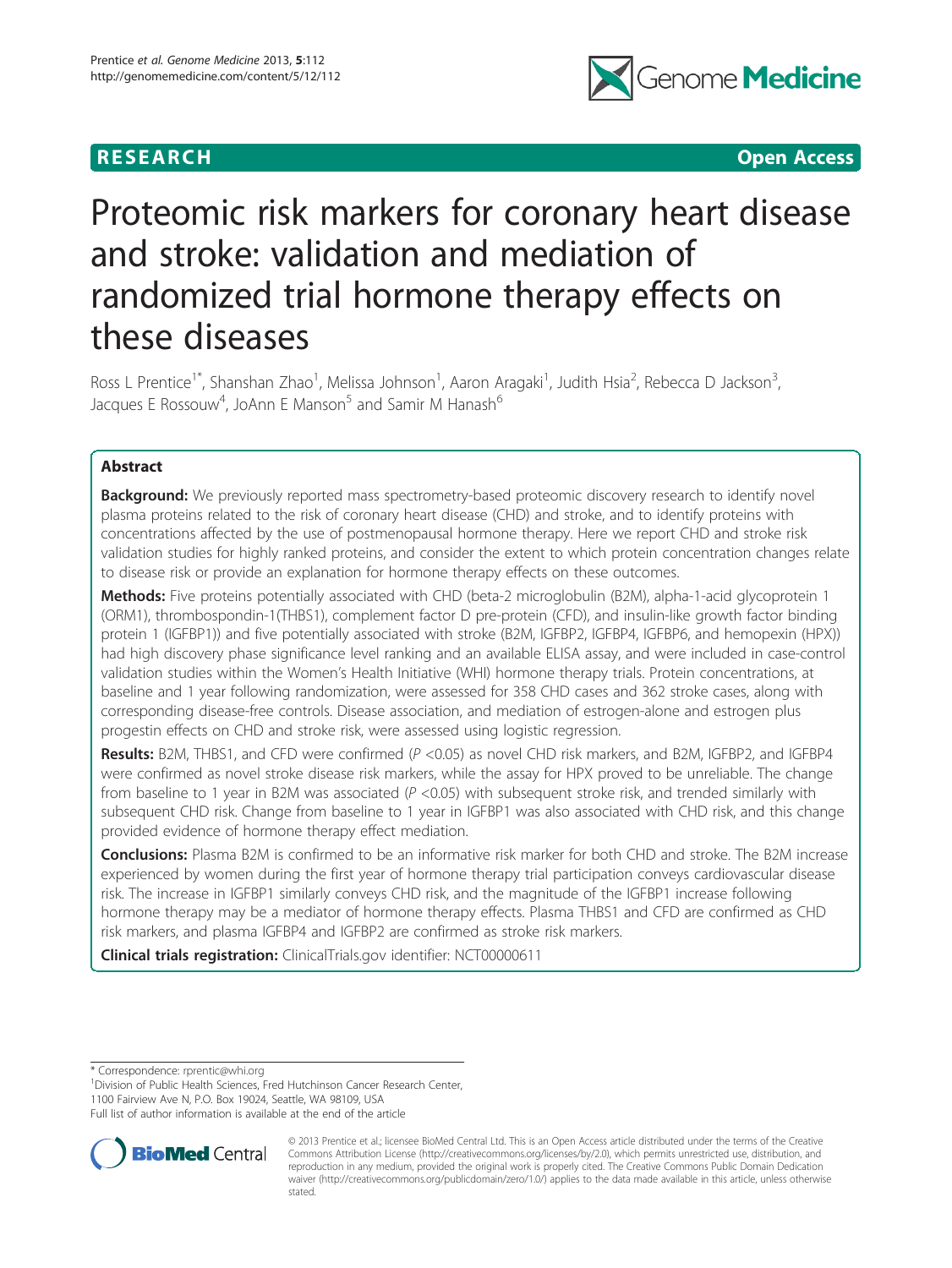## Background

Cardiovascular disease (CVD), particularly coronary heart disease and stroke, remains the leading cause of death in the United States among both women and men in all racial and ethnic groups. CHD is the designated cause for about 25% of all deaths and stroke for an additional 12% [\[1\]](#page-13-0). Risk factor epidemiology has played a crucial role in attempts to understand CVD mechanisms and pathways, and has led to the identification of effective approaches to disease prevention, for example through the treatment of hypertension [\[2](#page-13-0)], hypercholesterolemia [[3\]](#page-13-0), and arguably chronic inflammation [\[4](#page-13-0)]. Risk factor data, such as those arising from the Framingham Study cohort, have been effectively used to develop risk prediction models for CHD [[5,6\]](#page-13-0) and for stroke [[7,8](#page-13-0)].

Both the age-incidence pattern and the strength of association for some risk factors differ between women and men, and it has been standard procedure to study CVD risk factors and risk prediction models in a sexspecific manner. Some studies have examined the ability of non-traditional risk factors to add to discrimination between CVD cases and controls. For example, an ischemic stroke study [\[9\]](#page-13-0) showed that the estimated area under the receiver-operator-characteristic curve (AUC) among women in the Atherosclerosis Risk in Communities cohort increased from 0.83 to only 0.84 when certain non-traditional risk markers were included. Corresponding numbers were 0.76 and 0.80 among men. A study of CHD risk prediction models [\[10\]](#page-13-0) in the Women's Health Initiative (WHI) postmenopausal hormone therapy (HT) trial cohort found that the AUC increased from 0.73 to 0.75 when certain non-traditional risk factors were added. While these analyses imply an ability to assign CHD and stroke risk estimates that vary by several-fold among individuals, there is still a limited ability to identify individuals who are highly likely to develop disease, say, in the next 5 years. Additional blood-based biomarkers may lead to improvements in risk discrimination and risk prediction.

Blood biomarkers also have potential to provide biological insights into the effects of interventions on CVD outcomes. In particular, the pathways influenced and the key mediators of the effects of postmenopausal estrogen  $(E$ -alone) and estrogen plus progestin  $(E + P)$  on CVD remain substantially unknown. In the WHI randomized controlled trials these effects include an early elevation of CHD risk with  $E + P$  [[11](#page-13-0)] that was less apparent for E-alone [[12\]](#page-13-0), and sustained elevations in stroke risk, of a similar magnitude with  $E + P$  [\[13](#page-13-0)] and E-alone [\[14](#page-13-0)].

We have carried out proteomic discovery work using an Intact Protein Analysis System [\[15](#page-13-0)] to compare, for about 370 proteins, pre-diagnostic plasma concentrations between CHD cases and matched controls, and between stroke cases and matched controls, drawn from the WHI Observational Study cohort [\[16](#page-13-0)]. We confirmed [[17\]](#page-13-0) the associations of beta-2-microglobulin (B2M) with short-term CHD risk, and the association of insulin-like growth factor-binding protein 4 (IGFBP4) with short-term stroke risk by comparing baseline blood concentrations for these proteins among women developing these diseases during the first year of participation in the WHI HT trials to 1-1 matched controls, using enzyme-linked immunosorbent assays (ELISAs). The association of these markers with longer-term CHD and stroke risk has yet to be studied. Importantly, there were several other proteins having empirical support for CHD or stroke risk association in our discovery research, with commercially available ELISAs. Here we report on these proteins collectively in relation to CHD and stroke incidence in the WHI HT trials, both as novel disease risk markers and as potential mediators of corresponding postmenopausal HT effects on CHD and stroke risk.

## Methods

## Study subjects and outcome ascertainment

Women who were postmenopausal and in the age range of 50-79 years enrolled in the WHI HT trials during 1993 to 1998, including 10,739 women who were posthysterectomy in the E-alone trial and 16,608 women with uterus in the  $E + P$  trial. Of these, women who experienced CHD or stroke through February 2001 were included in a CVD biomarker case-control study [\[18,19](#page-13-0)]. Controls who were free of CVD through this date were matched 1-1 to cases on age, randomization date, hysterectomy status, and prevalent study disease at baseline in each trial. These cases and controls were wellcharacterized in terms of traditional risk factors. One hundred incident stroke cases arising during subsequent HT trial follow-up, and 1-1 matched controls using the same matching criteria, were subsequently added to enhance the ability to study the two diseases separately. A small number of the selected controls developed the disease of their matched case by the end of the planned trial intervention phase (8 April 2005) and are included in the case group here, giving a total of 358 CHD cases and a corresponding 352 controls, and a total of 362 stroke cases and a corresponding 346 matched controls for whom baseline plasma protein concentrations were assessed. Of these, 106 CHD cases and 68 stroke cases had their disease events during the first year following randomization. For all other cases and controls plasma protein concentrations were also assessed from blood drawn at 1 year following randomization.

CHD in the HT trials is defined as non-fatal myocardial infarction (MI) or death due to coronary heart disease. Disease event ascertainment involved physician adjudication based on the review of pertinent documents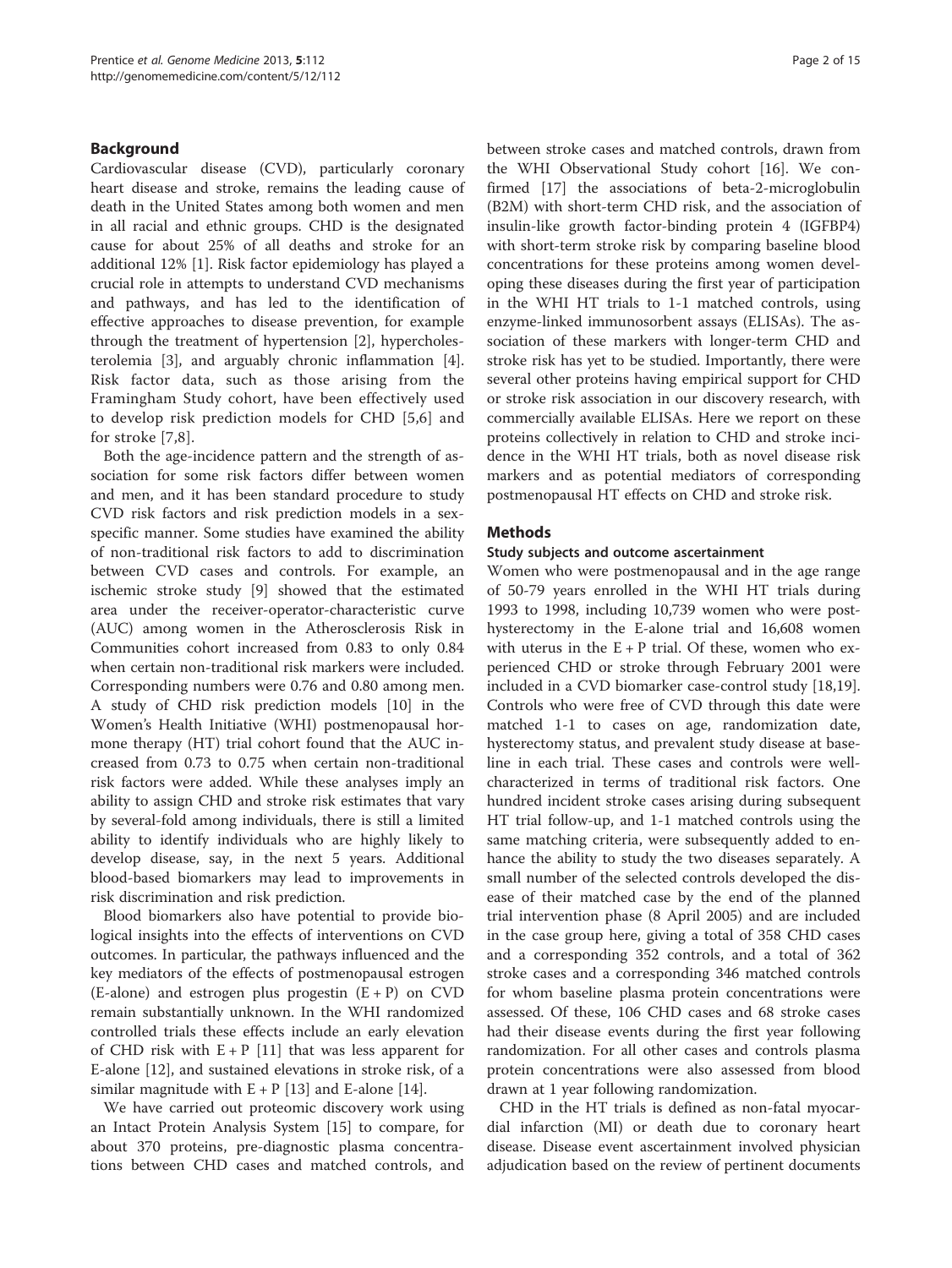at each clinical center, and further adjudication by a central committee [\[20](#page-13-0)] with agreement rates of 90% for MI and 97% for death due to coronary heart disease, between local and central adjudication. Cases of hospitalized stroke were based on rapid neurologic deficit attributable to arterial obstruction or rupture, or a demonstrable lesion compatible with acute stroke [\[13](#page-13-0)]. Central neurologists reviewed all stroke cases, as well as transient ischemic attacks and self-reports of stroke. Strokes were classified as ischemic or hemorrhagic, as well as according to various outcome scales.

All participants provided written informed consent for their HT trial and their overall WHI participation. The related protocols were approved by the Institutional Review Board of the Fred Hutchinson Cancer Research Center and each of the 40 participating clinical centers. The research was conducted in accordance with the Helsinki Declaration and with pertinent local legislation.

## Specimen preparation and analysis

Fasting blood specimens were obtained at baseline in WHI as a part of eligibility screening and at 1 year following randomization, for clinical trial women. Serum and plasma were sent to a central laboratory and stored at -70°C. Plasma specimens for this project were plated so that case and matched control specimens were analyzed together. For cases occurring after the first year from randomization, the 1-year plasma specimens were plated with baseline specimens for concurrent ELISA analyses. Assays for each plasma sample followed ELISA kit manufacturer (R and D Systems, Minneapolis, MN, USA, for IGFBP1, IGFBP2, IGFBP4, IGFBP6, ORM1, THBS1, and CHD; CalBiotech, Spring Valley, CA, USA, for B2M; Abnova, Taipei, Taiwan, for HPX) recommendations. All samples were assayed with sample characteristics blinded, and in duplicate. Quality control activities included 5% blind duplicate analyses, using plasma from postmenopausal women outside of the HT trial cohorts. The reliability of the ELISA measurements was assessed by examining intra-class correlations between blind duplicates. Each protein concentration was reliably measured, with intra-class correlations ranging from 0.79 to 0.97, with the exception of HPX where the intra-class correlation was 0.38. Linear dilution curves were examined and a dilution was selected for each analyte that was above the detection threshold and below saturation. The dilutions applied were 1:50, 1:10,000, 1:1,500, 1:3,000, and 1:25 for B2M, ORM1, THSB1, CFD, and IGFBP1, respectively; and 1:250, 1:50, 1:500, and 1:400 for IGFBP2, IGFBP4, IGFBP6, and HPX, respectively.

#### Proteomic biomarker selection

The in-depth proteomic discovery methodology [[15](#page-13-0),[21](#page-13-0)] led to nine proteins in a false discovery rate (FDR) bin

[[22\]](#page-14-0) of less than 20% for CHD and 11 such proteins for stroke [[17\]](#page-13-0). Of these B2M, ORM1, THBS1, CFD, and IGFBP1 were selected on the basis of not being established as CHD risk markers, and having commercially available ELISA assays. The same criteria applied to the novel stroke candidates led to the selection of IGFBP2, IGFBP4, and IGFBP6, and HPX. B2M was also assessed for stroke cases and controls, based on its CHD association and a nominal  $P$  value of 0.03, even though FDR bin was higher (0.31) for this protein.

The CVD proteomic discovery work was complemented by additional IPAS analyses comparing blood protein concentrations at baseline and at 1 year following randomization for 50 women who adhered to active intervention during the first year of the E-alone trial [[23\]](#page-14-0), and 50 women who adhered to active intervention in the  $E + P$  trial [[24\]](#page-14-0). These analyses suggested many proteomic changes following 1 year of use of these preparations, with 169 (44.7%) of the 378 proteins quantified having some evidence (nominal  $P \leq 0.05$ ) of change for one or both of E-alone or  $E + P$  [[24\]](#page-14-0). Proteins with changed concentrations contributed to multiple biologic pathways relevant to the observed clinical effects of HT, including coagulation, inflammation, immune response, metabolism, cell adhesion, growth factors, and osteogenesis. The estimated 1-year versus baseline concentration ratios were very similar for E-alone and  $E + P$  for most highly ranked proteins, supporting the notion of combining proteomic analyses across the two trials.

Of the risk marker candidates selected here, B2M, CFD, and IGFBP1 for CHD, and each of the five proteins selected for stroke were among the proteins whose concentrations were observed to change (nominal  $P < 0.05$ ) as a result of HT [\[24](#page-14-0)].

## Statistical methods

Principal association analysis estimated CHD or stroke odds ratios (ORs) as a function of log-transformed baseline biomarker values using binary logistic regression of case (1) versus control (0) status [\[25\]](#page-14-0). For either disease, the logistic regression model also included systolic and diastolic blood pressure, cigarette smoking, diabetes, prior HT use, and body mass index, as well as the case-control matching factors (age, hysterectomy status, randomization year, prior history of study disease).

Analyses to examine the extent to which treatmentrelated changes in protein concentrations between baseline and 1 year following randomization can provide an explanation for E-alone and  $E + P$  effects on CHD and stroke, also relied on binary logistic regression. Analyses of the type just described, but based on cases occurring after the first year from HT trial enrollment and all controls for the specific trial, were carried out to estimate HT effects on disease OR and to examine the possibility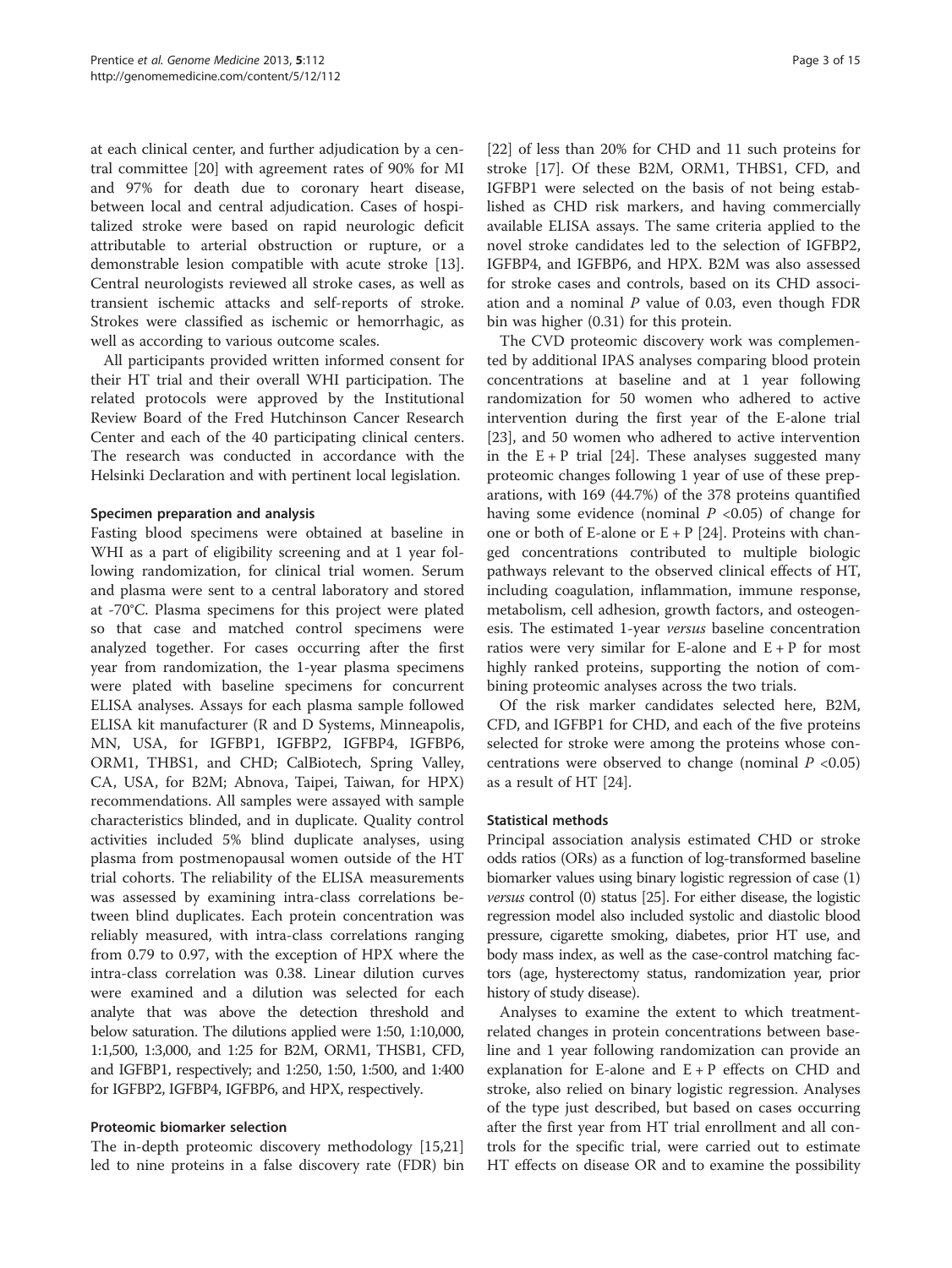of an OR dependence on the (log-transformed) baseline level of a biomarker under study. A biomarker mediation analysis then proceeded by adding the (log-transformed) year 1 biomarker value or equivalently, the logarithm of the year 1-to-baseline biomarker ratio, to the regression model, and examining the change in the HT OR following the year-1 biomarker addition.

## Results

Table [1](#page-4-0) shows some characteristics of contributing cases and controls, separately for CHD and stroke, and separately for the E-alone and  $E + P$  trials. Compared to  $E + P$ trial women, E-alone trial women tended to have higher BMI, and to be more likely to have used postmenopausal hormones prior to trial enrollment.

Table [2](#page-6-0) shows geometric means and 95% confidence intervals (CIs) for each selected analyte at baseline, for cases and controls separately, along with P values for their comparison.  $P$  values for testing equality of casecontrol differences between the two trials are also shown, and no between-trial differences were suggested. Combined trial comparisons show CHD case-control differences  $(P \le 0.05)$  for B2M and CFD, and stroke casecontrol differences for B2M and IGFBP4.

Case-control comparisons based on blood drawn at 1 year following randomization (year 1) are also shown in Table [2,](#page-6-0) excluding cases occurring in the first year of trial participation. For B2M, combined trial case-control differences at 1 year were evident for both CHD and stroke; and for IGFBP4, were evident for stroke.

More refined baseline analyte comparisons, using logistic regression, are shown in Table [3.](#page-8-0) These use all cases and controls for each disease, include indicator variables for treatment (active *vs.* placebo) and trial  $(E +$ P vs. E-alone), all control matching variables, and several other CVD risk factors (listed above). The ORs shown are for a 30% increment in the proteomic marker, a value well within the observed range of values for the biomarkers studied. These logistic regression analyses demonstrate positive associations of B2M and CFD, a modest inverse association of THBS1, and a possible positive association of IGFBP1 with CHD risk, each of which concurs in direction with the preceding proteomic discovery results. These analyses also imply positive associations of stroke risk with IGFBP2, IGFBP4, and B2M. Disease risk did not differ between the two trial cohorts, after controlling for the listed factors.

We previously reported [\[17\]](#page-13-0) positive associations of baseline B2M with CHD risk and baseline IGFBP4 with stroke risk during the first year from randomization in the WHI HT trials. With the longer-term data analyzed here the estimated CHD OR (95% CI) for a 30% increment in baseline B2M is 1.28 (1.08, 2.54) following year 1, and the stroke OR (95% CI) for a 30% increment in

baseline IGFBP4 is 1.16 (1.03, 1.30) following year 1. These are similar to the ORs for the first year [[17\]](#page-13-0), and for the overall time period as shown in Table [3](#page-8-0).

Additional analyses (not shown) examined ORs for a 30% increase in baseline biomarker, separately in the placebo and treatment groups for each clinical trial.

The B2M associations with risk were evident in both placebo and treatment groups for both diseases. The CFD associations with CHD were primarily evident in the active treatment groups in both trials; whereas the IGFBP4 association with stroke was most evident in the placebo groups for both trials.

There were some noteworthy correlations among the protein concentrations considered for each disease. For CHD, baseline and year 1 B2M concentrations correlated positively with corresponding CFD concentrations in both the placebo and active hormone groups, in both the E-alone and  $E + P$  trials. For stroke, positive correlations of B2M with each of IGFBP2, IGFBP4, and IGFBP6 were also evident at baseline and year 1 in both treatment groups, and both trials. Table [4](#page-8-0) shows ORs for the five analytes jointly, for each disease, in analyses that otherwise include the same regression variables as Table [3](#page-8-0). The strongest associations in these analyses are for B2M and CHD and for IGFBP4 and stroke, while an inverse association of CHD risk with THBS1 and a positive association of stroke risk with IGFBP2 are also observed.

In Table [5](#page-9-0), the year-1 protein concentrations are included in analyses like those in Table [3,](#page-8-0) but based on cases occurring after year 1 and their disease-specific controls. Estimated ORs are shown for a 30% increment in baseline analyte, and for a 30% increment in the ratio of year 1 to baseline concentration (that is, 30% 'change'). Toward assessing mediation of HT effects, treatment ORs are shown with only baseline biomarkers included in the analysis, along with corresponding ORs when the analyte change is added to the OR model. For CHD, the treatment OR was essentially unchanged when B2M change was added to the analysis, though there was a suggestion of higher risk (OR of 1.13) among women having a positive concentration change. Interestingly, even though evidence for an association of baseline IGFBP1 with CHD risk was weak, there was a nearly significant association  $(P = 0.06)$  of risk with change from baseline to year 1 in IGFBP1 concentration, and the OR for treatment was null (OR =  $0.96$ ) after controlling for IGFBP1 change.

For stroke, baseline to 1 year B2M change was positively associated with risk, though the treatment OR was not affected by including B2M change in the analysis. Similarly, OR for treatment was little altered when changes in any of the IGF binding proteins or HPX was added to the analytic model.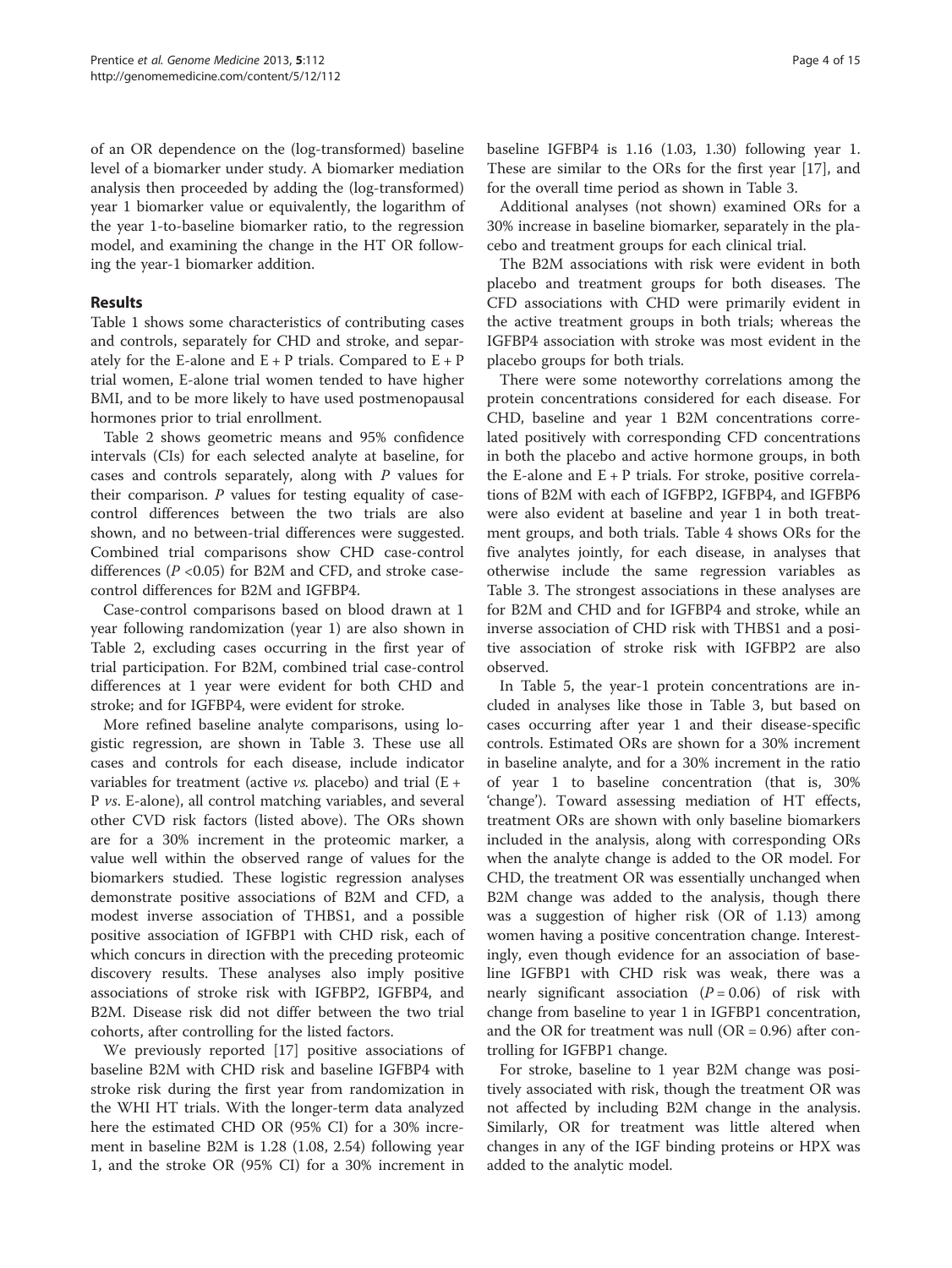| <b>CHD</b>                      |                |                   |                        |                 |                     |                        |
|---------------------------------|----------------|-------------------|------------------------|-----------------|---------------------|------------------------|
|                                 | $E + P$        |                   |                        | E-alone         |                     |                        |
|                                 | Cases          | <b>Controls</b>   | $P$ value <sup>a</sup> | Cases           | <b>Controls</b>     | $P$ value <sup>a</sup> |
| $\mathbb N$                     | 206            | 202               |                        | 152             | 150                 |                        |
| Ageb (years)                    | 66.61 (7.55)   | 66.49 (7.44)      | 0.87                   | 67.55 (6.01)    | 67.58 (6.03)        | 0.96                   |
| BMI (kg/m <sup>2</sup> )        | 28.81 (5.61)   | 27.57 (5.38)      | 0.02                   | 30.21 (5.71)    | 29.49 (5.86)        | 0.28                   |
| Systolic BP (mmHg)              | 135.04 (18.62) | 130.32 (17.85)    | 0.01                   | 138.48 (18.50)  | 129.75 (17.77)      | < .0001                |
| Diastolic BP (mmHg)             | 77.04 (10.26)  | 75.39 (8.83)      | 0.08                   | 76.29 (10.81)   | 74.56 (8.81)        | 0.13                   |
| Race (%)                        |                |                   | 0.77                   |                 |                     | 0.66                   |
| White                           | 185 (91.6)     | 180 (89.6)        |                        | 117 (78.0)      | 118 (79.2)          |                        |
| Black                           | 11(5.4)        | 13(6.5)           |                        | 26 (17.3)       | 27 (18.1)           |                        |
| Other                           | 3(3.0)         | 8(4.0)            |                        | 7(4.7)          | 4(2.7)              |                        |
| Smoking (%)                     |                |                   | 0.001                  |                 |                     | 0.11                   |
| Never                           | 92 (46.0)      | 114 (57.0)        |                        | 70 (46.7)       | 79 (53.4)           |                        |
| Past                            | 68 (34.0)      | 72 (36.0)         |                        | 55 (36.7)       | 56 (37.8)           |                        |
| Current                         | 40 (20.0)      | 14(7.0)           |                        | 25 (16.7)       | 13(8.8)             |                        |
| History of CHD <sup>b</sup> (%) |                |                   | $\overline{1}$         |                 |                     | $\mathbf{1}$           |
| Yes                             | 19 (9.2)       | 19 (9.4)          |                        | 21 (13.8)       | 21(14.0)            |                        |
| No                              | 187 (90.8)     | 183 (90.6)        |                        | 131 (86.2)      | 129 (86.0)          |                        |
| Treated diabetes (%)            |                |                   | 0.04                   |                 |                     | 0.0003                 |
| Yes                             | 29 (14.1)      | 15(7.4)           |                        | 39 (25.7)       | 14(9.3)             |                        |
| <b>No</b>                       | 177 (85.9)     | 187 (92.6)        |                        | 113 (74.3)      | 136 (90.7)          |                        |
| Prior use of HT (%)             |                |                   | 0.04                   |                 |                     | 0.13                   |
| Never                           | 152 (73.8)     | 152 (75.2)        |                        | 96 (63.2)       | 97 (64.7)           |                        |
| Past                            | 48 (23.3)      | 39 (19.3)         |                        | 48 (31.6)       | 37 (24.7)           |                        |
| Current                         | 6(2.9)         | 11(5.4)           |                        | 8(5.3)          | 16 (10.7)           |                        |
| <b>Stroke</b>                   |                |                   |                        |                 |                     |                        |
|                                 | $E + P$        |                   |                        | E-alone         |                     |                        |
|                                 | Cases          | <b>Controls</b>   | $P$ value <sup>a</sup> | Cases           | <b>Controls</b>     | $P$ value <sup>a</sup> |
| $\mathbb N$                     | 182            | 176               |                        | 180             | 170                 |                        |
| $\lambda$ h $\lambda$           |                | $- - - - - - - -$ |                        | $- - - - - - -$ | $z = 10$ $(z - 10)$ |                        |

## <span id="page-4-0"></span>Table 1 Characteristics of CHD cases and controls and stroke cases and controls from the WHI postmenopausal HT trials of estrogen plus progestin (E + P) and estrogen-alone (E-alone): Mean ± SE for continuous baseline covariates, N (%) for categorical baseline covariates

|                                    | $E + P$        |                 |                        | E-alone        |                |                        |
|------------------------------------|----------------|-----------------|------------------------|----------------|----------------|------------------------|
|                                    | Cases          | <b>Controls</b> | $P$ value <sup>a</sup> | Cases          | Controls       | $P$ value <sup>a</sup> |
| $\mathbb N$                        | 182            | 176             |                        | 180            | 170            |                        |
| Age <sup>b</sup> (years)           | 67.90 (6.61)   | 67.86 (6.61)    | 0.96                   | 67.56 (6.34)   | 67.43 (6.49)   | 0.85                   |
| BMI ( $kg/m2$ )                    | 28.04 (4.94)   | 27.81 (6.26)    | 0.70                   | 29.66 (5.42)   | 28.55 (5.39)   | 0.06                   |
| Systolic BP (mmHg)                 | 137.82 (19.79) | 128.24 (15.20)  | < .0001                | 139.93 (19.34) | 132.87 (17.51) | 0.0004                 |
| Diastolic BP (mmHg)                | 76.73 (10.43)  | 73.93 (9.35)    | 0.008                  | 77.99 (9.29)   | 76.45 (9.21)   | 0.12                   |
| Race (%)                           |                |                 | 0.68                   |                |                | 0.98                   |
| White                              | 156 (87.6)     | 156 (90.2)      |                        | 134 (74.4)     | 126 (75.4)     |                        |
| <b>Black</b>                       | 14(7.9)        | 12(6.9)         |                        | 30(16.7)       | 27(16.2)       |                        |
| Other                              | 8(4.5)         | 5(2.9)          |                        | 16(8.9)        | 14(8.4)        |                        |
| Smoking (%)                        |                |                 | 0.002                  |                |                | 0.98                   |
| Never                              | 77 (42.5)      | 102 (59.3)      |                        | 92 (52.9)      | 60 (53.9)      |                        |
| Past                               | 74 (40.9)      | 58 (33.7)       |                        | 68 (39.1)      | 64 (38.3)      |                        |
| Current                            | 30(16.6)       | 12(7.0)         |                        | 14(8.0)        | 13(7.8)        |                        |
| History of stroke <sup>b</sup> (%) |                |                 |                        |                |                |                        |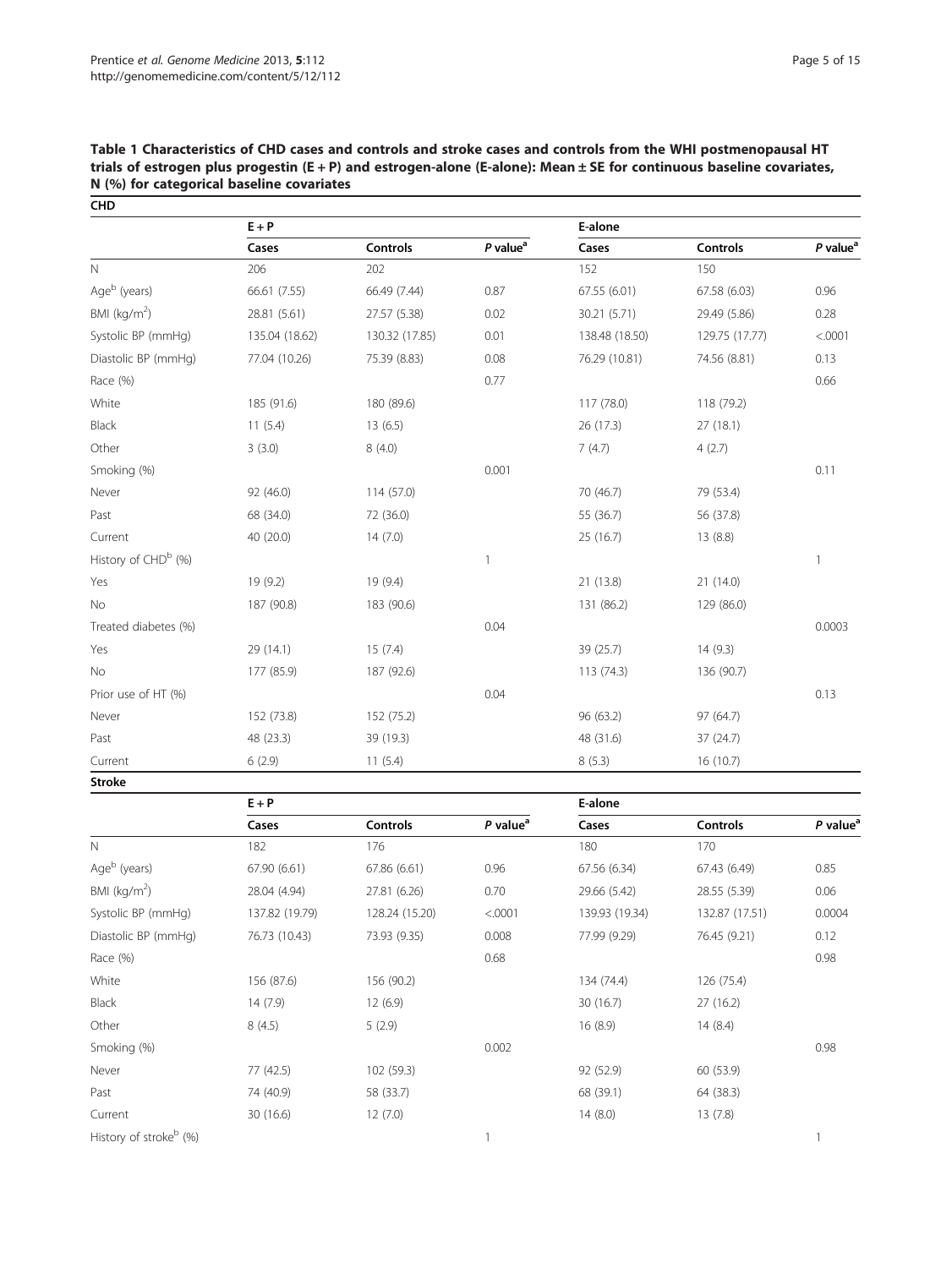| $11 (70)$ ist categorical subcliffs covariates (committed) |            |            |       |            |            |      |
|------------------------------------------------------------|------------|------------|-------|------------|------------|------|
| Yes                                                        | 5(2.7)     | 4(2.3)     |       | 9(5.0)     | 9(5.3)     |      |
| <b>No</b>                                                  | 177 (97.3) | 172(97.7)  |       | 171 (95.0) | 161(94.7)  |      |
| Treated diabetes (%)                                       |            |            | 0.005 |            |            | 0.05 |
| Yes                                                        | 20(11.0)   | 5(2.8)     |       | 28 (15.6)  | 14(8.2)    |      |
| <b>No</b>                                                  | 162 (89.0) | 171 (97.2) |       | 152 (84.4) | 156 (91.8) |      |
| Prior use of HT (%)                                        |            |            | 0.50  |            |            | 0.40 |
| Never                                                      | 135 (74.2) | 129 (73.3) |       | 92(51.1)   | 87 (51.2)  |      |
| Past                                                       | 42(23.1)   | 38 (21.6)  |       | 75 (41.7)  | 64 (37.6)  |      |
| Current                                                    | 5(2.7)     | 9(5.1)     |       | 13(7.2)    | 19 (11.2)  |      |
|                                                            |            |            |       |            |            |      |

Table 1 Characteristics of CHD cases and controls and stroke cases and controls from the WHI postmenopausal HT trials of estrogen plus progestin (E + P) and estrogen-alone (E-alone): Mean ± SE for continuous baseline covariates, N (%) for categorical baseline covariates (Continued)

<sup>a</sup>P value from chi-square test.<br><sup>b</sup>Case-control matching varial

<sup>b</sup>Case-control matching variables.

BMI, body mass index; BP, blood pressure.

Additional analyses (not shown) examined treatment effect mediation by each of these proteins when allowing for technical measurement error in protein assessment, with the blind duplicate data used to estimate the measurement error variance for the (log-transformed) protein concentrations. The treatment ORs were little changed from Table [5](#page-9-0) after making this measurement error correction. For example, the treatment effect OR (95% CI), in analyses that include measurement error corrected baseline and 1-year IGFBP1 values, was 0.89 (0.54, 1.45). Other work (also not shown) repeated the Table [5](#page-9-0) analyses with cases and controls restricted to women who adhered to their assigned medications during the first year of HT trial participation (at least 80% of pills taken), with little change in HT mediation findings. Further analyses repeated Table [3](#page-8-0) excluding women who were being treated for diabetes at baseline (Table [1](#page-4-0)) with very little change in the ORs for the proteomic markers.

## **Discussion**

Table [6](#page-10-0) presents correlations of each of the proteomic markers with plasma measures of lipids, inflammatory factors, and thrombotic factors, as well as insulin, glucose, white blood cell count, and blood pressure, to facilitate the integration of the associations just described with knowledge about CHD and stroke pathogenesis. These measures were available [[18,19\]](#page-13-0) at baseline and 1 year, for all cases and controls, except the 100 stroke case-control pairs that were added late to the case-control study. All variables were log-transformed in calculating these correlations (95% CIs). The correlations shown in Table [6,](#page-10-0) and ORs for a 30% increment in the proteomic marker from analyses like those shown in Table [3](#page-8-0), but with each of the variables on the left side of Table [6](#page-10-0) included in the logistic regression model, will be described below for each of the proteomic markers in turn.

This study confirms plasma B2M to be a risk marker for both CHD and stroke, over an average follow-up period of about 4 years for CHD, and longer for stroke. B2M is an amyloidogenic protein that is elevated in hemodialysis patients [\[26,27](#page-14-0)], and has been reported to be positively associated with CVD risk factors [\[28](#page-14-0)] and with CVD events among patients having chronic kidney disease [\[29\]](#page-14-0), asymptomatic carotid atherosclerosis [\[30](#page-14-0)], or peripheral arterial disease in a healthy elderly population [[31](#page-14-0)]. B2M was found to be increased by about 15% by both types of HT both in the control groups studied here and in our preceding proteomics discovery research [[23,24\]](#page-14-0).

From Table [6](#page-10-0) it can be seen that B2M has a moderate inverse correlation with HDL-cholesterol, and moderate positive correlations with coagulation factors FVIII and vWF, and with insulin and diastolic blood pressure in this population of postmenopausal women. When the Table [6](#page-10-0) variables were added (left side) to the regression model, the OR (95% CI) for a 30% increment in B2M was 1.21 (1.06, 1.37) for CHD, in close proximity to that shown in Table [3](#page-8-0) without the addition of these variables, and was 1.46 (1.21, 1.78) for stroke, noticeably stronger than that given in Table [3](#page-8-0).

While baseline B2M relates rather clearly to the risk of both CHD and stroke (Table [3](#page-8-0)), when baseline to 1 year B2M change was added to the regression model (Table [5\)](#page-9-0), it was B2M change that conveyed the greater disease risk, especially for stroke. Recent B2M change deserves consideration as a stroke and possibly a CHD risk marker. However, the HT treatment OR estimates changed little when the B2M change was added to the regression model. Evidently, B2M change is not correlated strongly enough with randomization assignment in the WHI trials for evidence of important mediation of HT effects on these diseases to emerge.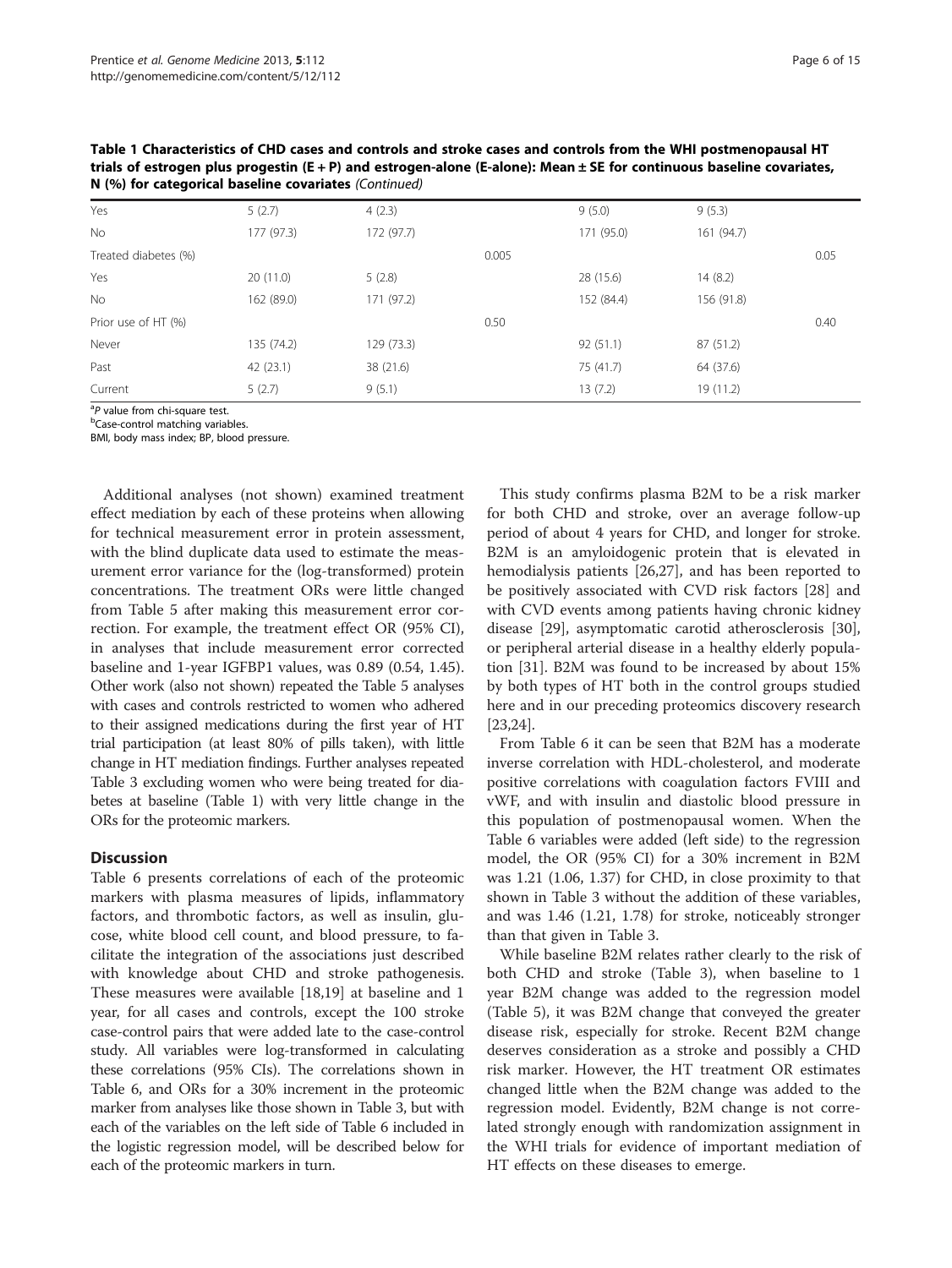|                | $E + P$               |                       |                        | E-alone              |                      |                                     |      | Difference between cohorts <sup>b</sup> Overall case vs. control difference <sup>c</sup> |
|----------------|-----------------------|-----------------------|------------------------|----------------------|----------------------|-------------------------------------|------|------------------------------------------------------------------------------------------|
|                | Cases                 | <b>Controls</b>       | $P$ value <sup>a</sup> | Cases                | <b>Controls</b>      | $P$ value <sup><math>a</math></sup> |      |                                                                                          |
| N              | 206                   | 202                   |                        | 152                  | 150                  |                                     |      |                                                                                          |
| B2M (mg/mL)    | $N = 206, 141^d$      | $N = 202, 138^d$      |                        | $N = 152, 110^d$     | $N = 150, 108^d$     |                                     |      |                                                                                          |
| Baseline       | 0.13(0.06, 0.29)      | $0.11$ (0.06, 0.22)   | < .001                 | 0.13(0.06, 0.32)     | $0.12$ (0.05, 0.27)  | 0.05                                | 0.44 | 0.0001                                                                                   |
| Year 1         | 0.15(0.07, 0.31)      | $0.13$ (0.06, 0.27)   | 0.01                   | 0.15(0.06, 0.38)     | 0.14(0.07, 0.30)     | 0.04                                | 0.87 | 0.003                                                                                    |
| Change         | 1.04(0.51, 2.11)      | $1.03$ (0.55, 1.94)   | 0.68                   | $1.02$ (0.48, 2.17)  | 1.00(0.60, 1.67)     | 0.18                                | 0.69 | 0.67                                                                                     |
| ORM1 (mg/mL)   | $N = 204, 139$        | $N = 202, 138$        |                        | $N = 133, 96$        | $N = 150, 108$       |                                     |      |                                                                                          |
| Baseline       | 0.52(0.27, 1.02)      | 0.49(0.27, 0.91)      | 0.10                   | 0.52(0.25, 1.08)     | 0.51(0.25, 1.02)     | 0.61                                | 0.52 | 0.16                                                                                     |
| Year 1         | 0.47(0.24, 0.91)      | $0.46$ $(0.22, 0.94)$ | 0.66                   | 0.49(0.25, 0.96)     | 0.47(0.2, 1.08)      | 0.95                                | 0.97 | 0.32                                                                                     |
| Change         | 0.93(0.50, 1.71)      | $0.93$ $(0.48, 1.78)$ | 0.85                   | 0.93(0.48, 1.79)     | 0.91(0.51, 1.63)     | 0.41                                | 0.68 | 0.75                                                                                     |
| THBS1 (ug/mL)  | $N = 172, 125$        | $N = 175, 124$        |                        | $N = 145, 106$       | $N = 108, 108$       |                                     |      |                                                                                          |
| Baseline       | 1.98 (0.18, 21.35)    | 2.10 (0.19, 23.82)    | 0.44                   | 1.85 (0.24, 14.36)   | 2.36 (0.24, 23.08)   | 0.02                                | 0.35 | 0.14                                                                                     |
| Year 1         | 1.98(0.2, 19.12)      | 2.16 (0.19, 24.55)    | 0.27                   | 2.16 (0.27, 17.14)   | 2.39(0.25, 23)       | 0.10                                | 0.95 | 0.38                                                                                     |
| Change         | $0.96$ $(0.12, 7.96)$ | 0.94(0.13, 6.67)      | 0.17                   | 1.24(0.16, 9.53)     | 0.97(0.16, 5.76)     | 0.08                                | 0.26 | 0.25                                                                                     |
| CFD (ug/mL)    | $N = 204, 139$        | $N = 202, 138$        |                        | $N = 150, 108$       | $N = 131, 91$        |                                     |      |                                                                                          |
| Baseline       | 0.79(0.35, 1.74)      | $0.72$ $(0.37, 1.4)$  | 0.003                  | 0.78(0.36, 1.67)     | 0.76(0.4, 1.45)      | 0.22                                | 0.27 | 0.02                                                                                     |
| Year 1         | 0.75(0.32, 1.73)      | 0.7(0.34, 1.42)       | 0.05                   | 0.81(0.33, 1.98)     | 0.77(0.36, 1.65)     | 0.20                                | 0.75 | 0.09                                                                                     |
| Change         | 0.98(0.58, 1.65)      | $0.96$ $(0.65, 1.43)$ | 0.26                   | 1.04(0.63, 1.70)     | 1.01(0.72, 1.44)     | 0.22                                | 0.95 | 0.30                                                                                     |
| IGFBP1 (ng/mL) | $N = 201, 139$        | $N = 201, 138$        |                        | $N = 150, 108$       | $N = 145, 105$       |                                     |      |                                                                                          |
| Baseline       | 10.98 (1.56, 77.48)   | 10.71 (1.26, 90.8)    | 0.77                   | 9.21 (1.09, 77.72)   | 7.61 (0.75, 76.76)   | 0.19                                | 0.32 | 0.25                                                                                     |
| Year 1         | 15.70 (1.85, 133.37)  | 15.62 (1.81, 134.43)  | 0.85                   | 17.67 (1.49, 209.42) | 12.52 (0.91, 172.68) | 0.06                                | 0.12 | 0.16                                                                                     |
| Change         | $1.63$ (0.33, 8.20)   | 1.40(0.24, 8.15)      | 0.41                   | 1.79 (0.37, 8.52)    | 1.87 (0.27, 12.83)   | 0.13                                | 0.21 | 0.38                                                                                     |

<span id="page-6-0"></span>Table 2 Geometric mean and 95% CI for baseline and year-<sup>1</sup> biomarker values and for the year <sup>1</sup> to baseline ratio (change) for cases and controls from the WHI postmenopausal HT trials of estrogen plus progestin (E <sup>+</sup> P) and estrogen-alone (E-alone)

|                               | $E + P$          |                  |                            | E-alone          |                  |                        | Difference between cohorts <sup>o</sup> | Overall case vs. control difference <sup>c</sup> |  |
|-------------------------------|------------------|------------------|----------------------------|------------------|------------------|------------------------|-----------------------------------------|--------------------------------------------------|--|
|                               | Cases            | <b>Controls</b>  | P value <sup>a</sup> Cases |                  | <b>Controls</b>  | $P$ value <sup>a</sup> |                                         |                                                  |  |
| N                             | 182              | 176              |                            | 180              | 170              |                        |                                         |                                                  |  |
| B2M (mg/mL)                   | $N = 181.146d$   | $N = 174.146d$   |                            | $N = 179.141d$   | $N = 170.134d$   |                        |                                         |                                                  |  |
| Baseline                      | 0.12(0.04, 0.38) | 0.11(0.06, 0.20) | 0.02                       | 0.13(0.06, 0.25) | 0.11(0.06, 0.22) | 0.002                  | 0.18                                    | 0.003                                            |  |
| Year 1                        | 0.12(0.06, 0.26) | 0.11(0.06, 0.21) | 0.03                       | 0.13(0.06, 0.27) | 0.12(0.06, 0.24) | 0.06                   | 0.84                                    | 0.001                                            |  |
| Change                        | 1.05(0.33, 3.32) | 0.99(0.69, 1.40) | 0.32                       | 1.03(0.64, 1.65) | 1.04(0.70, 1.56) | 0.99                   | 0.20                                    | 0.31                                             |  |
| IGFBP2 (ng/mL) $N = 171, 136$ |                  | $N = 169, 139$   |                            | $N = 164, 128$   | $N = 158, 125$   |                        |                                         |                                                  |  |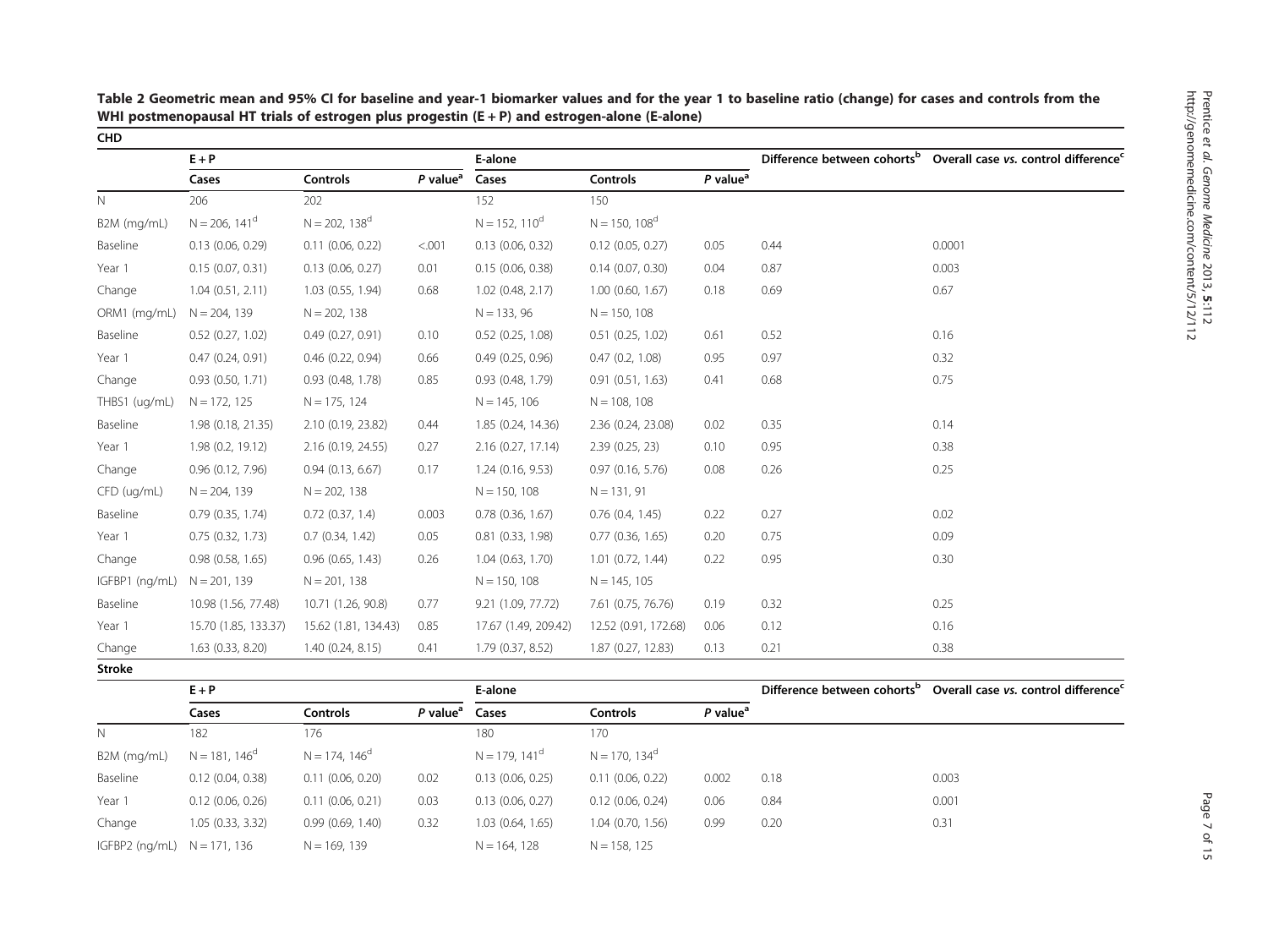|                |                                                                                                                                                                                                                   | WHI postmenopausal HT trials of estrogen plus progestin (E + P) and estrogen-alone (E-alone) (Continued) |      |                       |                                                  |      |      |       |
|----------------|-------------------------------------------------------------------------------------------------------------------------------------------------------------------------------------------------------------------|----------------------------------------------------------------------------------------------------------|------|-----------------------|--------------------------------------------------|------|------|-------|
| Baseline       | 80.9 (23.63, 276.99)                                                                                                                                                                                              | 73.52 (15.27, 353.91) 0.53                                                                               |      |                       | 72.55 (16.63, 316.48) 67.38 (15.28, 297.04) 0.36 |      | 0.85 | 0.14  |
| Year 1         | 64.95 (16.88, 249.86)                                                                                                                                                                                             | 66.11 (17.02, 256.78)                                                                                    | 0.65 | 60.57 (12.3, 298.34)  | 57.99 (12.4, 271.3)                              | 0.63 | 0.64 | 0.86  |
| Change         | 0.85(0.33, 2.17)                                                                                                                                                                                                  | 0.90(0.40, 2.04)                                                                                         | 0.42 | $0.86$ $(0.34, 2.17)$ | 0.91(0.32, 2.55)                                 | 0.15 | 0.96 | 0.16  |
| IGFBP4 (ug/mL) | $N = 175, 139$                                                                                                                                                                                                    | $N = 170, 139$                                                                                           |      | $N = 168, 131$        | $N = 164, 128$                                   |      |      |       |
| Baseline       | 0.49(0.22, 1.08)                                                                                                                                                                                                  | 0.45(0.18, 1.09)                                                                                         | 0.11 | 0.48(0.21, 1.11)      | 0.43(0.20, 0.95)                                 | 0.03 | 0.87 | 0.004 |
| Year 1         | 0.56(0.24, 1.35)                                                                                                                                                                                                  | $0.52$ (0.23, 1.16)                                                                                      | 0.05 | 0.57(0.24, 1.39)      | 0.5(0.21, 1.18)                                  | 0.01 | 0.47 | 0.003 |
| Change         | 1.05(0.54, 2.05)                                                                                                                                                                                                  | 1.05(0.53, 2.10)                                                                                         | 0.76 | 1.10(0.59, 2.07)      | 1.03(0.55, 1.93)                                 | 0.08 | 0.24 | 0.59  |
| IGFBP6 (ug/mL) | $N = 166, 130$                                                                                                                                                                                                    | $N = 159, 133$                                                                                           |      | $N = 161, 126$        | $N = 153, 118$                                   |      |      |       |
| Baseline       | 0.15(0.05, 0.43)                                                                                                                                                                                                  | 0.14(0.05, 0.4)                                                                                          | 0.56 | 0.15(0.04, 0.47)      | 0.14(0.04, 0.55)                                 | 0.99 | 0.89 | 0.55  |
| Year 1         | 0.14(0.05, 0.41)                                                                                                                                                                                                  | $0.13$ $(0.03, 0.51)$                                                                                    | 0.53 | 0.14(0.04, 0.47)      | 0.14(0.03, 0.59)                                 | 0.58 | 0.42 | 0.60  |
| Change         | 0.92(0.31, 2.75)                                                                                                                                                                                                  | 0.91(0.25, 3.38)                                                                                         | 0.99 | 0.96(0.28, 3.31)      | 0.93(0.33, 2.61)                                 | 0.50 | 0.86 | 0.57  |
| HPX (mg/mL)    | $N = 175, 140$                                                                                                                                                                                                    | $N = 170, 140$                                                                                           |      | $N = 169, 131$        | $N = 164, 128$                                   |      |      |       |
| Baseline       | 0.55(0.33, 0.92)                                                                                                                                                                                                  | 0.54(0.31, 0.95)                                                                                         | 0.93 | 0.57(0.31, 1.06)      | 0.54(0.31, 0.97)                                 | 0.17 | 0.42 | 0.19  |
| Year 1         | 0.52(0.33, 0.82)                                                                                                                                                                                                  | $0.52$ $(0.31, 0.87)$                                                                                    | 0.95 | 0.54(0.32, 0.9)       | 0.53(0.33, 0.83)                                 | 0.35 | 0.78 | 0.42  |
| Change         | 1.00(0.64, 1.58)                                                                                                                                                                                                  | 0.99(0.64, 1.51)                                                                                         | 0.50 | 1.02(0.67, 1.55)      | 1.04(0.71, 1.52)                                 | 0.71 | 0.38 | 0.09  |
|                | $\mathbf{a}_{\mathbf{n}}$ and the $\mathbf{c}_{\mathbf{n}}$ and $\mathbf{c}_{\mathbf{n}}$ and $\mathbf{c}_{\mathbf{n}}$ and $\mathbf{c}_{\mathbf{n}}$ and $\mathbf{c}_{\mathbf{n}}$ and $\mathbf{c}_{\mathbf{n}}$ |                                                                                                          |      |                       |                                                  |      |      |       |

Table 2 Geometric mean and 95% CI for baseline and year-<sup>1</sup> biomarker values and for the year <sup>1</sup> to baseline ratio (change) for cases and controls from the WHI postmenopausal HT trials of estrogen plus progestin (E + P) and estrogen-alone (E-alone) (Continued)

<sup>a</sup>P value from t-test for log-transformed biomarker values.

<sup>b</sup>For the P value between cohorts, a linear regression of log-biomarker value on trial, case versus control status and their interaction was fitted. The reported P value is the P value of the interaction. For the P value of overall difference between cases and controls, a linear regression of log-biomarker value on trial and case versus control status was fitted. The reported P value is the P value of the case versus control variable.

<sup>d</sup>Number of women at baseline and 1 year, respectively.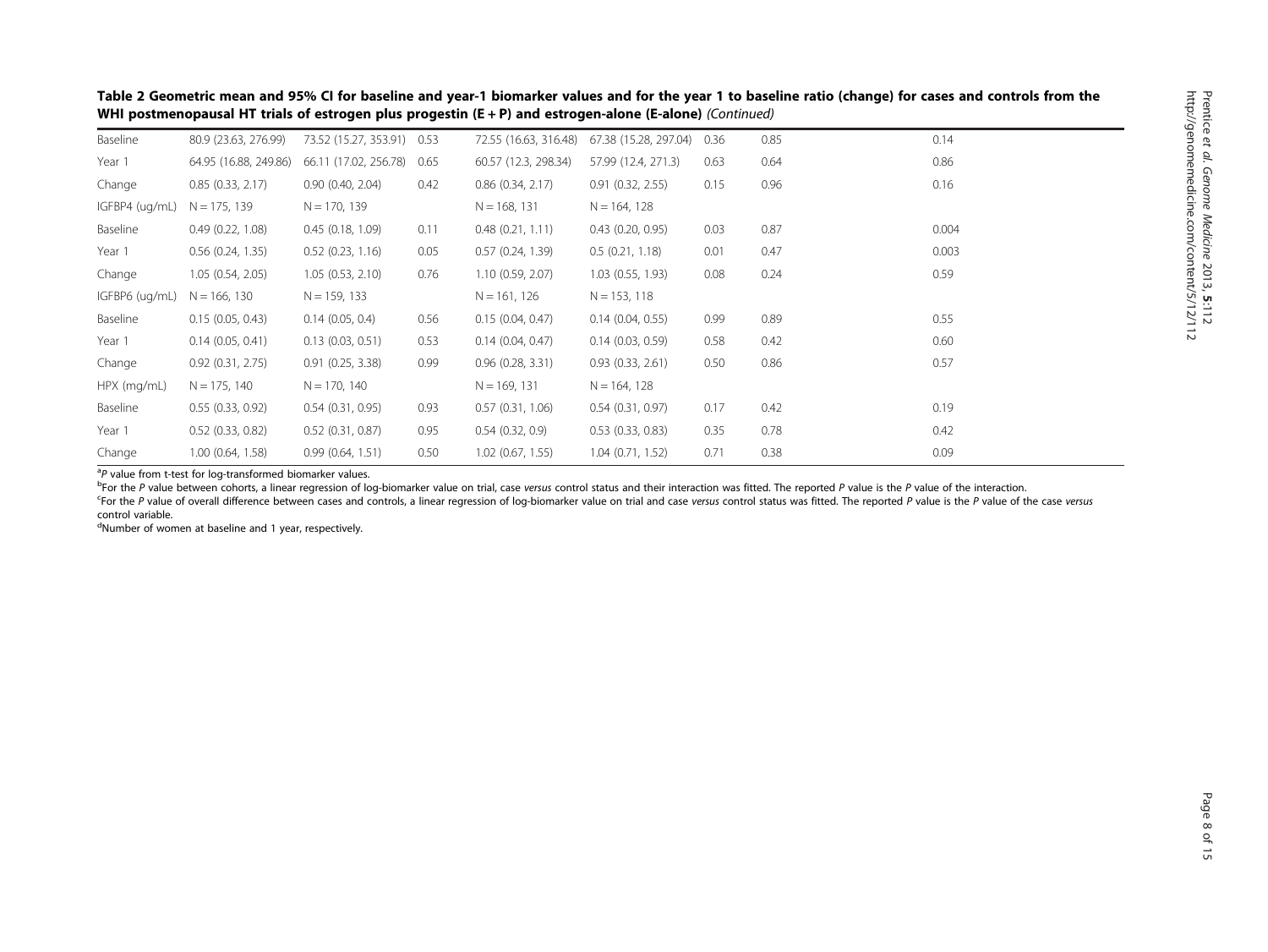| <b>CHD</b>             |                           |                       |                         |                                  |                   |
|------------------------|---------------------------|-----------------------|-------------------------|----------------------------------|-------------------|
|                        | B <sub>2</sub> M          | ORM <sub>1</sub>      | THBS1                   | <b>CFD</b>                       | IGFBP1            |
| Baseline biomarker     | 1.21 $(1.09, 1.35)^{a,c}$ | $1.01$ (0.89, 1.14)   | 0.97(0.93, 1.00)        | $1.16$ (1.03, 1.31) <sup>c</sup> | 1.03 (0.99, 1.08) |
| Treatment <sup>b</sup> | 1.32 (0.97, 1.81)         | 1.33 (0.97, 1.81)     | 1.34 (0.96, 1.87)       | 1.31 (0.95, 1.78)                | 1.29 (0.94, 1.77) |
| Trial <sup>b</sup>     | $1.13$ (0.82, 1.56)       | 1.09 (0.79, 1.51)     | $1.02$ (0.72, 1.44)     | 1.09(0.79, 1.50)                 | 1.05(0.76, 1.47)  |
| <b>Stroke</b>          |                           |                       |                         |                                  |                   |
|                        | B <sub>2</sub> M          | IGFBP2                | IGFBP4                  | IGFBP6                           | <b>HPX</b>        |
| Baseline biomarker     | 1.18 $(1.04, 1.34)^{a,c}$ | 1.10 $(1.03, 1.18)^c$ | 1.16 $(1.04, 1.28)^{c}$ | 1.01 (0.94, 1.09)                | 1.10(0.95, 1.27)  |
| Treatment <sup>b</sup> | 1.90 (1.38, 2.62)         | 1.77 (1.27, 2.46)     | 1.76 (1.21, 2.54)       | 1.70 (1.22, 2.38)                | 1.79 (1.30, 2.48) |
| Trial <sup>b</sup>     | 1.09 (0.79, 1.50)         | 1.10(0.79, 1.53)      | 1.09(0.75, 1.59)        | $1.11$ (0.79, 1.55)              | 1.13(0.81, 1.56)  |

<span id="page-8-0"></span>Table 3 ORs (95% CIs) for a 30% baseline biomarker increment from analyses that include data from both WHI postmenopausal HT trials

<sup>a</sup>All analyses also include baseline age, prior history of study disease, systolic and diastolic blood pressure, smoking history, treated diabetes history, prior HT use and body mass index as regression variables to control confounding.

b Treatment, 1 - active; 0 - placebo; Trial, 1 - E + P trial (no hysterectomy), 0 - E-alone trial (post-hysterectomy).

<sup>c</sup>Significant at  $P = 0.05$ .

The Table 3 analyses also suggest CFD (adipsin) to be a CHD risk marker, although its association with CHD risk is not significant in analyses that include B2M and the other CHD risk marker candidates (Table 4). CFD correlates inversely with HDL-cholesterol and positively with vWF, insulin, glucose, and diastolic blood pressure. When the Table [6](#page-10-0) variables are added to the regression model, the CHD OR (95% CI) for a 30% increment in CFD becomes a non-significant 1.11 (0.96, 1.29). CFD is secreted by adipocytes into the bloodstream. Such adipocytes have been reported to impact multiple functions (blood pressure, lipid metabolism, and hemostasis) to be linked to CVD [\[32\]](#page-14-0) and to be elevated among obese persons. There is a suggestion (Table [5\)](#page-9-0) that CFD change may relate positively to CHD risk, but the association is not significant.

IGF1 and IGFBP1 have been found to associate positively with all cause and ischemic heart disease mortality in the elderly Rancho Bernardo cohort [[33](#page-14-0)]. Here, baseline

IGFBP1 was positively correlated with HDL-cholesterol and inversely associated with glucose. After including these and the other Table [6](#page-10-0) measures in the regression analysis, the CHD OR (95% CI) for a 30% IGFBP1 increment was 1.08 (1.02, 1.14). Also, the IGFBP1 change from baseline to year 1 was nearly significant ( $P = 0.06$ ; Table [5](#page-9-0)) in its association with disease risk. Moreover, the HT treatment OR was reduced to a null value (0.96) after allowing for the IGFBP1 change. Hence, IGFBP1 deserves consideration among biomarkers that may help to explain HT effects on CHD. This mediation possibility may be dampened, however, by the suggestively larger IGFBP1 changes with E-alone versus  $E + P$  [\[24\]](#page-14-0), whereas CHD ORs were somewhat larger for  $E + P$  [[11](#page-13-0)] than for E-alone [[12](#page-13-0)]. The HT regimes studied here are taken orally, and the first-pass hepatic metabolism is known to stimulate a wide variety of proteins. IGFBP1 is recognized as a liver-selective protein [[34](#page-14-0)], so that this protein may be unaffected by transdermal estrogens, that are being

Table 4 ORs (95% CIs) for a 30% baseline biomarker increment, from analyses that combine trials and treatment arms in the WHI postmenopausal HT trials, with biomarkers simultaneously modeled

| <b>Baseline biomarker</b> | CHD <sup>a</sup>                 | <b>Baseline biomarker</b> | Stroke <sup>a</sup>     |
|---------------------------|----------------------------------|---------------------------|-------------------------|
| B <sub>2</sub> M          | 1.19 $(1.05, 1.35)^{b,c}$        | B <sub>2</sub> M          | 1.11 $(0.96, 1.29)^{b}$ |
| ORM1                      | 1.06(0.93, 1.22)                 | IGFBP2                    | $1.08$ $(1.00, 1.17)^c$ |
| THBS1                     | $0.96$ (0.92, 0.99) <sup>c</sup> | IGFBP4                    | $1.17(1.04, 1.32)^c$    |
| <b>CFD</b>                | 1.09 (0.93, 1.28)                | IGFBP6                    | 0.97(0.89, 1.05)        |
| IGFBP1                    | 1.01 (0.96, 1.06)                | <b>HPX</b>                | 1.08(0.92, 1.26)        |
| Treatment <sup>d</sup>    | 1.28 (0.91, 1.82)                | Treatment <sup>b</sup>    | 1.71(1.21, 2.42)        |
| Trial <sup>d</sup>        | $1.00$ $(0.70, 1.44)$            | Trial <sup>b</sup>        | $1.08$ (0.76, 1.53)     |

<sup>a</sup>CHD analyses based on 596 combined cases and controls; stroke analyses based on 620 combined cases and controls.

bAll analyses include baseline age, prior history of study disease, systolic and diastolic blood pressure, smoking history, treated diabetes history, prior HT use, and body mass index as regression variables to control confounding.

Exercise Significant at  $P = 0.05$ .

 $\text{d}^{\text{d}}$ Treatment, 1 - active; 0 - placebo; Trial, 1 - E + P trial (no hysterectomy), 0 - E-alone trial (post-hysterectomy).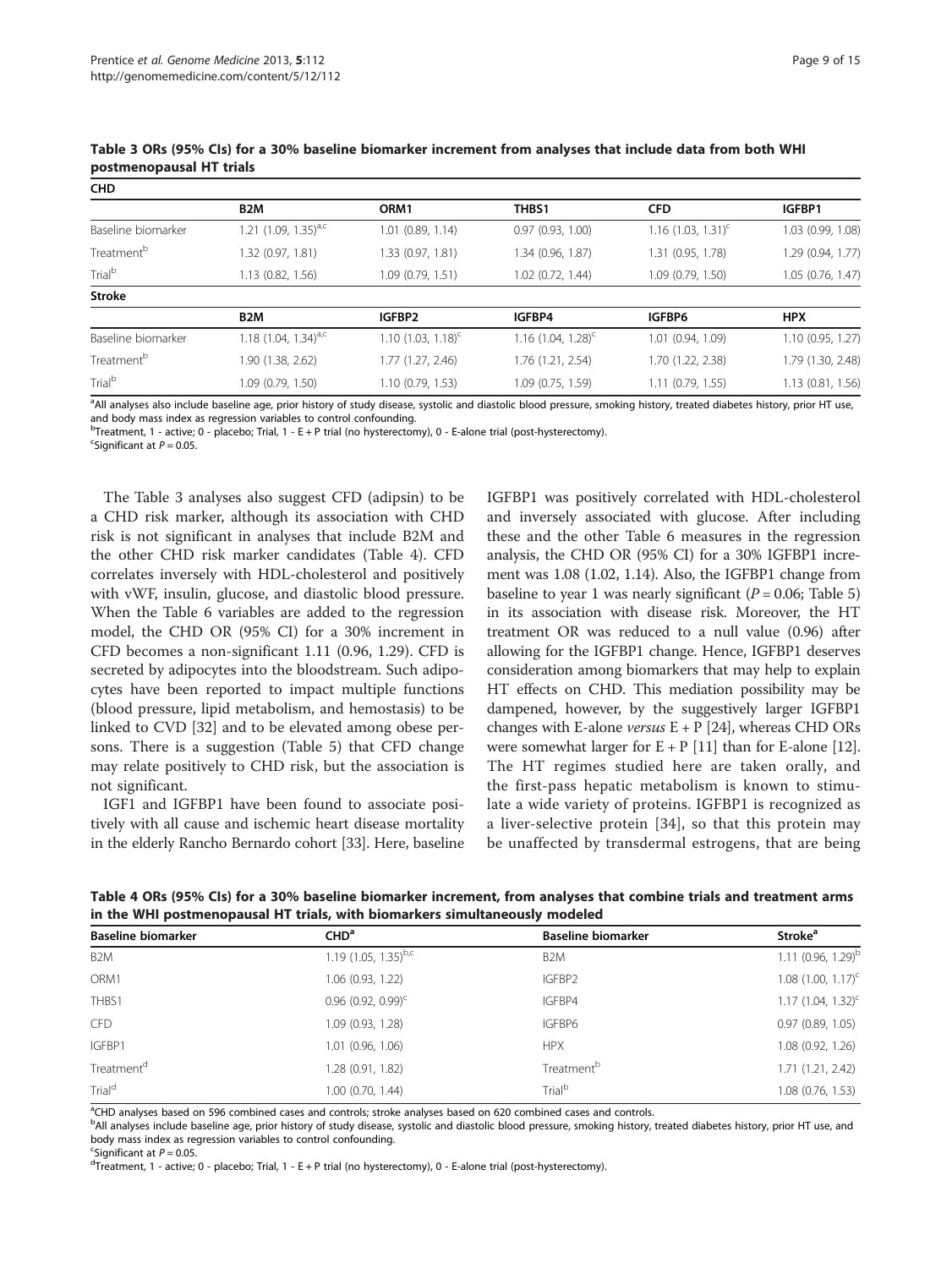## <span id="page-9-0"></span>Table 5 ORs (95% CIs) for a 30% increment in baseline biomarker, and in year 1 to baseline biomarker ratio (change), based on cases occurring after year 1 and disease-specific controls, from the WHI estrogen plus progestin and estrogen-alone HT trials

**CHD** Modeled variables  $N^a$  Biomarker values included Baseline only Baseline + change Treatment<sup>a</sup> 491 1.14 (0.79, 1.66)<sup>b</sup> 1.16 (0.80, 1.68) B2M baseline 1.22 (1.06, 1.40) 1.13 (0.95, 1.34) B2M change 1.12 (0.96, 1.32) Trial<sup>a</sup> 1.09 (0.74, 1.59) 1.08 (0.74, 1.59) Treatment<sup>a</sup> 489 1.21 (0.83, 1.75)<sup>b</sup> 1.24 (0.83, 1.84) ORM1 baseline 1.00 (0.87, 1.16) 0.98 (0.82, 1.18) ORM1 change 1.03 (0.87, 1.24) Trial<sup>a</sup> 1.03 (0.71, 1.51) 1.03 (0.71, 1.51) Treatment<sup>a</sup> 395 1.11 (0.73, 1.68)<sup>b</sup> 1.11 (0.73, 1.68) THBS1 baseline 0.95 (0.91, 1.00) 0.95 (0.89, 1.01) THBS1 change 1.01 (0.95, 1.07) Trial<sup>a</sup> 0.96 (0.66, 1.39) 0.92 (0.60, 1.41) Treatment<sup>a</sup> 489 1.19 (0.82, 1.72)<sup>b</sup> 1.26 (0.86 1.85) CFD baseline 1.09 (0.95, 1.24) 0.93 (0.73 1.19) CFD change 1.20 (0.94 1.52) Trial<sup>a</sup> 1.03 (0.73, 1.46) 1.06 (0.72 1.56) Treatment<sup>a</sup> 479 1.18  $(0.81, 1.72)^b$  0.96  $(0.62, 1.49)$ IGFBP1 baseline 1.01 (0.96, 1.06) 0.97 (0.90, 1.03) IGFBP1 change 1.07 (0.99, 1.14) Trial<sup>a</sup> 0.98 (0.67, 1.44) 1.01 (0.69, 1.50)

| <b>Modeled variables</b> | N <sup>a</sup> | <b>Biomarker values included</b> |                       |
|--------------------------|----------------|----------------------------------|-----------------------|
|                          |                | <b>Baseline only</b>             | Baseline + change     |
| Treatment <sup>a</sup>   | 552            | 1.84 $(1.28, 2.64)^b$            | 1.87 (1.30, 2.70)     |
| <b>B2M</b> baseline      |                | 1.10 (0.97, 1.23)                | 0.99(0.86, 1.14)      |
| B2M change               |                |                                  | 1.24 (1.03, 1.50)     |
| Trial <sup>a</sup>       |                | 1.10 (0.76, 1.59)                | 1.13 (0.78, 1.64)     |
| Treatment <sup>a</sup>   | 508            | 1.67 $(1.14, 2.44)^{b}$          | 1.57 (1.05, 2.33)     |
| IGFBP2 baseline          |                | 1.09 (1.00, 1.18)                | 1.14(1.00, 1.31)      |
| IGFBP2 change            |                |                                  | $0.94$ $(0.84, 1.06)$ |
| Trial <sup>a</sup>       |                | 1.09 (0.74, 1.60)                | 1.10 (0.75, 1.61)     |
| Treatment <sup>a</sup>   | 524            | 1.77 $(1.22, 2.57)^{b}$          | 1.74 (1.20, 2.53)     |
| IGFBP4 baseline          |                | 1.18 (1.04, 1.34)                | 1.10 (0.93, 1.30)     |
| IGFBP4 change            |                |                                  | 1.10 (0.94, 1.28)     |
| Trial <sup>a</sup>       |                | $1.08$ (0.75, 1.30)              | 1.10 (0.75, 1.61)     |
| Treatment <sup>a</sup>   | 474            | 1.60 $(1.08, 2.37)^{b}$          | 1.60 (1.08, 2.37)     |
| IGFBP6 baseline          |                | 0.99(0.90, 1.09)                 | 0.99(0.89, 1.11)      |
| IGFBP6 change            |                |                                  | 0.99(0.91, 1.09)      |
| Trial <sup>a</sup>       |                | 1.12 (0.75, 1.66)                | $1.11$ (0.75, 1.66)   |

Stroke

Table 5 ORs (95% CIs) for a 30% increment in baseline biomarker, and in year 1 to baseline biomarker ratio (change), based on cases occurring after year 1 and disease-specific controls, from the WHI estrogen plus progestin and estrogen-alone HT trials (Continued)

| Treatment <sup>a</sup> | 526 | $1.74$ (1.20, 2.51) <sup>b</sup> | 1.74 (1.20, 2.51) |
|------------------------|-----|----------------------------------|-------------------|
| HPX baseline           |     | 1.06 (0.88, 1.28)                | 1.07 (0.84, 1.36) |
| HPX change             |     |                                  | 0.99(0.77, 1.29)  |
| Trial <sup>a</sup>     |     | 1.11(0.76, 1.62)                 | 1.11(0.76, 1.62)  |

<sup>a</sup>N, total number of cases plus controls; Treatment, 1 - active; 0 - placebo; Trial, 1 - E + P trial (no hysterectomy), 0 - E-alone trial (post-hysterectomy). <sup>b</sup>All analyses include baseline age, prior history of study disease, systolic and diastolic blood pressure, smoking history, treated diabetes history, prior HT use, and body mass index as regression variables to control confounding.

increasingly used in clinical practice to treat menopausal symptoms, since these bypass the liver.

THBS1 has a modest inverse association with CHD risk, consistent with our discovery work [\[17\]](#page-13-0). This protein has little correlation with the Table [6](#page-10-0) factors, though there is some positive association with systolic blood pressure. The OR (95% CI) for a 30% increment in THBS1 is 0.95 (0.91, 1.00) after including all measures on the left side of Table [6](#page-10-0) in the analysis. Thrombin, an important factor in relation to inflammation, coagulation, and wound healing, has been shown to regulate THBS1 expression in endothelial cells [\[35](#page-14-0)].

The analyses presented here provide little support for ORM1 as a risk marker for CHD among postmenopausal women. It relates inversely to HDL-cholesterol, and positively to IL-6 and MMP-9, D-dimer, vWF, and glucose. When the Table [6](#page-10-0) variables are included in the regression analysis, the OR (95% CI) for a 30% increment in ORM1 is 0.84 (0.77, 1.00), suggesting a possible weak inverse incremental association.

There is an extensive literature, reviewed in [\[36](#page-14-0)], on the key role of the insulin-like growth factor system in central nervous system development, function, and repair in animal models. The six IGFBPs coordinate and regulate the biologic activity of IGF1 and IGF2. In spite of sequence homology, the IGFBPs may have quite different biological activity, due to differing abundances, with IGFBP-2, -4, and -5 predominating in the brain, and due to post-translational modifications [[36,37\]](#page-14-0). Also, IGF1 and IGF2 levels have been found to associate inversely with ischemic stroke risk in a Danish casecontrol study [[38\]](#page-14-0), and also with stroke outcome in human studies [[39](#page-14-0),[40](#page-14-0)].

Here, our validation exercises confirm a positive association of plasma IGFBP2 and IGFBP4 with stroke risk among postmenopausal women. An association was not confirmed for IGFBP6, which has low abundance in the brain in animal models [\[36,37](#page-14-0)]. From Table [6](#page-10-0) one sees that baseline IGFBP4 and IGFBP6 have quite similar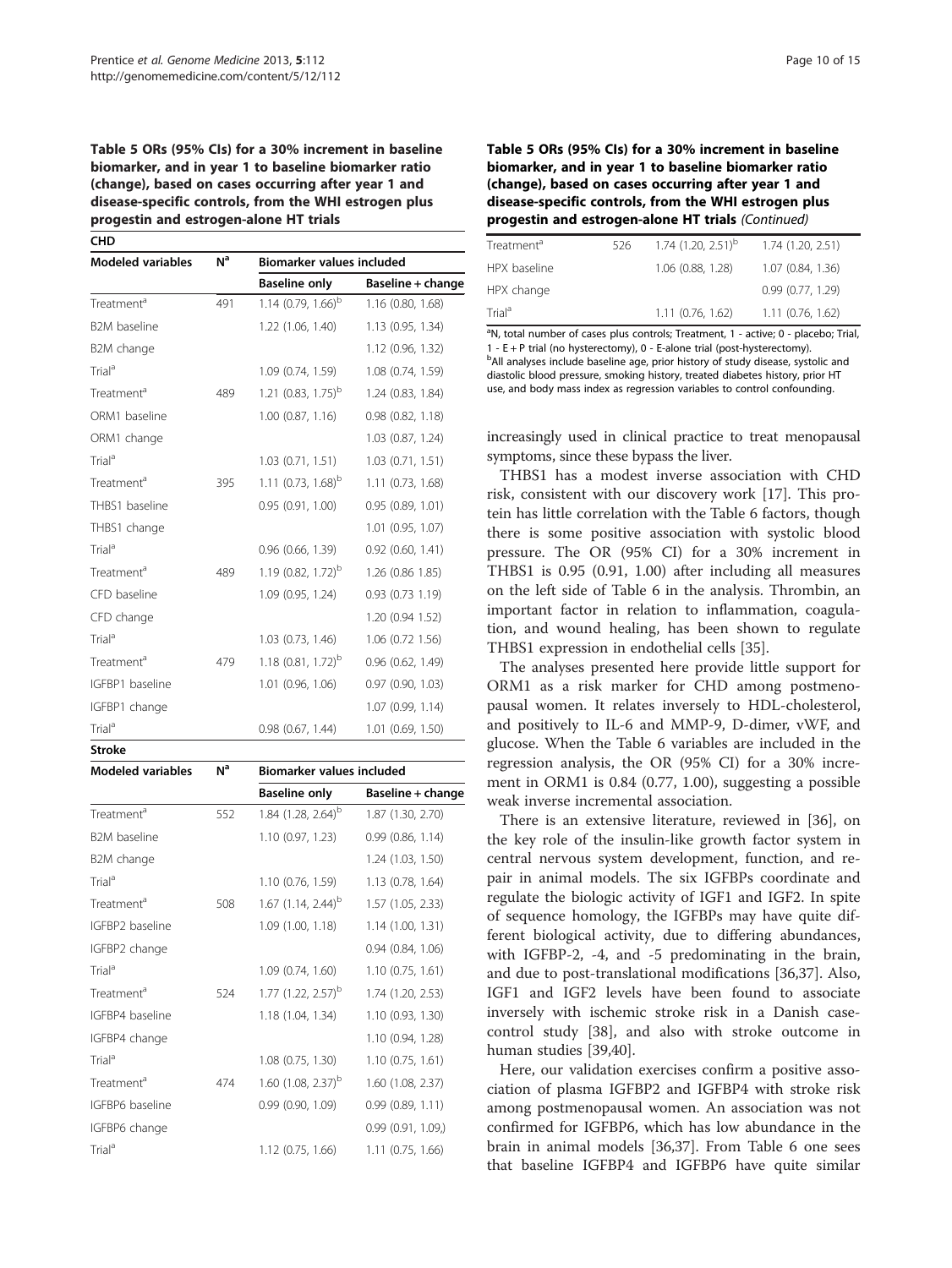| CHD and stroke risk factors        | Proteomic marker |                  |                 |                  |                  |                  |                  |                 |                  |
|------------------------------------|------------------|------------------|-----------------|------------------|------------------|------------------|------------------|-----------------|------------------|
|                                    | B <sub>2</sub> M | ORM1             | THBS1           | <b>CFD</b>       | IGFBP1           | IGFBP2           | IGFBP4           | IGFBP6          | <b>HPX</b>       |
| Lipids                             |                  |                  |                 |                  |                  |                  |                  |                 |                  |
| HDL-C                              | $-0.16$          | $-0.23$          | $-0.10$         | $-0.25$          | 0.22             | 0.52             | $-0.25$          | $-0.18$         | $-0.21$          |
|                                    | $(-0.27, -0.05)$ | $(-0.36, -0.09)$ | $(-0.24, 0.06)$ | $(-0.38, -0.11)$ | (0.08, 0.36)     | (0.37, 0.64)     | $(-0.41, -0.07)$ | $(-0.36, 0.01)$ | $(-0.38, -0.03)$ |
| LDL-C                              | $-0.04$          | 0.04             | 0.09            | $-0.01$          | $-0.05$          | $-0.15$          | 0.01             | 0.02            | 0.14             |
|                                    | $(-0.15, 0.08)$  | $(-0.10, 0.19)$  | $(-0.06, 0.24)$ | $(-0.16, 0.13)$  | $(-0.19, 0.10)$  | $(-0.32, 0.04)$  | $(-0.18, 0.19)$  | $(-0.17, 0.21)$ | $(-0.04, 0.32)$  |
| Inflammatory markers               |                  |                  |                 |                  |                  |                  |                  |                 |                  |
| CRP                                | $-0.04$          | 0.02             | 0.12            | $-0.04$          | 0.05             | $-0.11$          | $-0.02$          | $-0.04$         | 0.13             |
|                                    | $(-0.15, 0.08)$  | $(-0.12, 0.17)$  | $(-0.03, 0.27)$ | $(-0.18, 0.11)$  | $(-0.10, 0.19)$  | $(-0.28, 0.08)$  | $(-0.21, 0.16)$  | $(-0.23, 0.15)$ | $(-0.06, 0.30)$  |
| $IL-6$                             | 0.09             | 0.30             | 0.09            | 0.05             | $-0.11$          | $-0.16$          | 0.30             | 0.21            | 0.23             |
|                                    | $(-0.03, 0.20)$  | (0.16, 0.43)     | $(-0.07, 0.24)$ | $(-0.10, 0.20)$  | $(-0.25, 0.04)$  | $(-0.34, 0.03)$  | (0.12, 0.46)     | (0.01, 0.39)    | (0.05, 0.40)     |
| MMP-9                              | 0.08             | 0.30             | $-0.06$         | 0.11             | $-0.06$          | $-0.20$          | 0.06             | 0.09            | 0.07             |
|                                    | $(-0.03, 0.20)$  | (0.16, 0.43)     | $(-0.21, 0.10)$ | $(-0.03, 0.26)$  | $(-0.20, 0.09)$  | $(-0.37, -0.01)$ | $(-0.12, 0.24)$  | $(-0.11, 0.27)$ | $(-0.11, 0.25)$  |
| Thrombosis and other blood markers |                  |                  |                 |                  |                  |                  |                  |                 |                  |
| Factor VIII                        | 0.21             | 0.14             | 0.06            | $-0.02$          | 0.08             | $-0.11$          | 0.23             | 0.19            | 0.12             |
|                                    | (0.10, 0.32)     | (0.00, 0.28)     | $(-0.10, 0.21)$ | $(-0.16, 0.12)$  | $(-0.07, 0.22)$  | $(-0.29, 0.08)$  | (0.05, 0.39)     | (0.00, 0.37)    | $(-0.06, 0.30)$  |
| Factor 1.2                         | 0.01             | $-0.04$          | $-0.02$         | 0.08             | 0.09             | 0.06             | $-0.02$          | 0.06            | 0.31             |
|                                    | $(-0.10, 0.13)$  | $(-0.18, 0.10)$  | $(-0.18, 0.13)$ | $(-0.07, 0.22)$  | $(-0.06, 0.23)$  | $(-0.13, 0.24)$  | $(-0.20, 0.16)$  | $(-0.13, 0.25)$ | (0.14, 0.47)     |
| D-Dimer                            | $-0.02$          | 0.15             | $-0.10$         | 0.08             | 0.11             | $-0.04$          | 0.00             | 0.00            | 0.15             |
|                                    | $(-0.14, 0.10)$  | (0.00, 0.29)     | $(-0.26, 0.06)$ | $(-0.07, 0.23)$  | $(-0.04, 0.26)$  | $(-0.23, 0.15)$  | $(-0.19, 0.18)$  | $(-0.19, 0.20)$ | $(-0.04, 0.32)$  |
| vWF                                | 0.13             | 0.22             | 0.08            | 0.36             | $-0.01$          | 0.15             | 0.18             | 0.09            | 0.06             |
|                                    | (0.02, 0.24)     | (0.07, 0.35)     | $(-0.22, 0.08)$ | (0.23, 0.48)     | $(-0.16, 0.13)$  | $(-0.03, 0.33)$  | (0.00, 0.35)     | $(-0.10, 0.28)$ | $(-0.13, 0.24)$  |
| Insulin                            | 0.23             | $-0.03$          | $-0.01$         | 0.19             | $-0.04$          | 0.02             | 0.29             | 0.23            | 0.04             |
|                                    | (0.12, 0.33)     | $(-0.17, 0.11)$  | $(-0.16, 0.14)$ | (0.05, 0.32)     | $(-0.18, 0.11)$  | $(-0.16, 0.21)$  | (0.11, 0.44)     | (0.04, 0.40)    | $(-0.14, 0.22)$  |
| Glucose                            | 0.03             | 0.17             | 0.02            | 0.24             | $-0.44$          | $-0.13$          | 0.29             | 0.28            | 0.26             |
|                                    | $(-0.08, 0.15)$  | (0.02, 0.31)     | $(-0.14, 0.17)$ | (0.10, 0.38)     | $(-0.55, -0.31)$ | $(-0.31, 0.07)$  | (0.10, 0.45)     | (0.08, 0.45)    | (0.07, 0.43)     |
| WBC                                | 0.01             | 0.02             | 0.06            | 0.02             | $-0.10$          | $-0.30$          | 0.09             | 0.21            | 0.11             |
|                                    | $(-0.10, 0.12)$  | $(-0.12, 0.17)$  | $(-0.09, 0.21)$ | $(-0.12, 0.16)$  | $(-0.24, 0.04)$  | $(-0.46, -0.12)$ | $(-0.10, 0.27)$  | (0.02, 0.39)    | $(-0.08, 0.29)$  |

<span id="page-10-0"></span>Table 6 Pearson correlation (bolded) and 95% CIs for baseline log-transformed proteomic markers and baseline log-transformed variables involved in CHD and stroke pathophysiology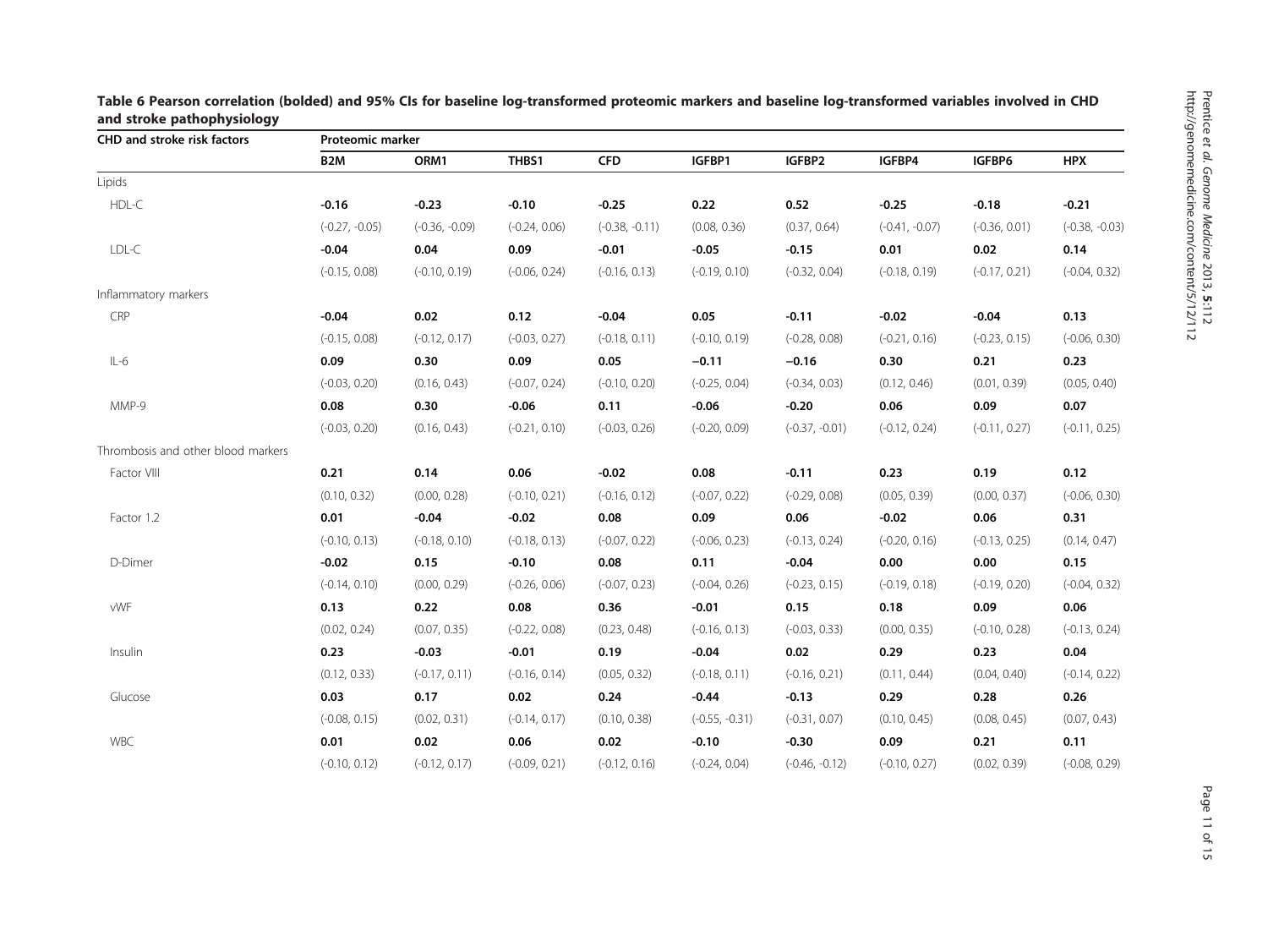## Table 6 Pearson correlation (bolded) and 95% CIs for baseline log-transformed proteomic markers and baseline log-transformed variables involved in CHD and stroke pathophysiology (Continued)

| Blood pressure |                 |                 |                 |                 |                 |                  |                 |                 |                 |
|----------------|-----------------|-----------------|-----------------|-----------------|-----------------|------------------|-----------------|-----------------|-----------------|
| Systolic BP    | 0.08            | 0.10            | 0.17            | 0.04            | $-0.03$         | $-0.25$          | 0.00            | 0.17            | 0.14            |
|                | $(-0.04, 0.19)$ | $(-0.04, 0.24)$ | (0.02, 0.32)    | $(-0.11, 0.18)$ | $(-0.17, 0.12)$ | $(-0.42, -0.07)$ | $(-0.18, 0.18)$ | $(-0.02, 0.35)$ | $(-0.04, 0.31)$ |
| Diastolic BP   | 0.18            | 0.08            | $-0.11$         | 0.19            | 0.00            | $-0.06$          | 0.18            | 0.18            | 0.05            |
|                | (0.08, 0.28)    | $(-0.06, 0.22)$ | $(-0.25, 0.05)$ | (0.05, 0.32)    | $(-0.15, 0.14)$ | $(-0.21, 0.09)$  | (0.03, 0.32)    | (0.03, 0.33)    | $(-0.10, 0.19)$ |

Correlations are based on data from 357 controls drawn from the placebo groups of the WHI postmenopausal HT trials of estrogen plus progestin and estrogen-alone. Estimated correlations are bolded for ease of viewing.

BP: blood pressure: CRP: C-reactive protein: Factor 1.2: prothrombin fragment 1.2: Factor VIII: clotting factor eight: HDL-C: high-density lipoprotein cholesterol: IL-6: interleykin 6: LDL-C: low-density lipoprotein choles MMP-9: matrix metallaprotinase-9; vWF: von villebrand factor; WBC: total leukocyte count; WHI: Women'<sup>s</sup> Health Initiative.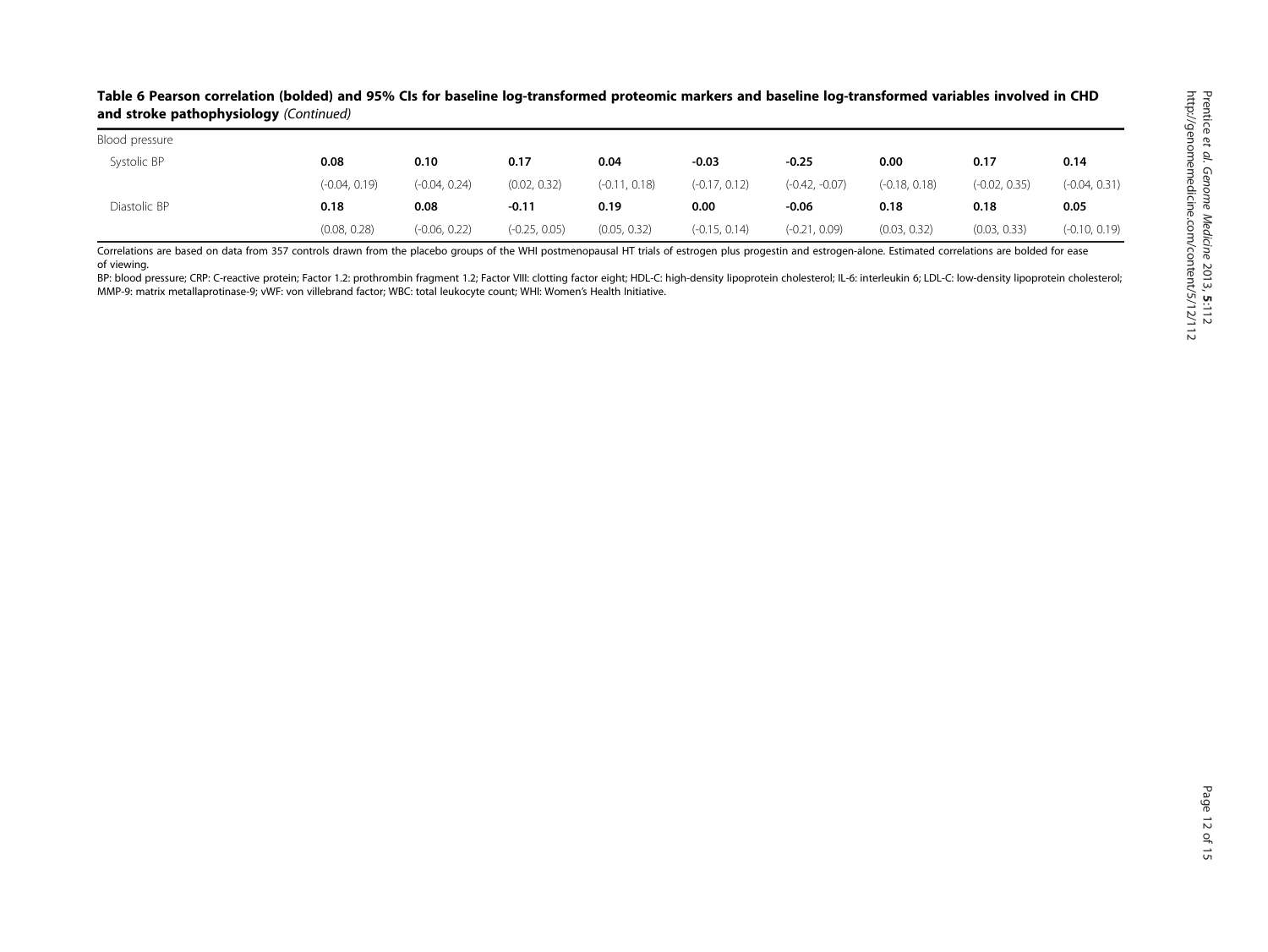correlation patterns with cardiovascular risk biomarkers, with a negative correlation with HDL-cholesterol and positive correlation with IL-6, MMP-9, Factor VIII, insulin, glucose, and diastolic blood pressure. These patterns are also very similar to those for B2M. In contrast, IGFBP2 has a fairly strong positive correlation with HDL-cholesterol, and negative correlations with MMP-9, WBC, and systolic blood pressure. When the Table [6](#page-10-0) variables are included in the analysis, the OR (95% CI) for a 30% increment in IGFBP2 is 1.21 (1.08, 1.35), larger than that given in Table [3](#page-8-0), while corresponding ORs (95% CIs) are 1.14 (0.99, 1.32) for IGFBP4 and 1.06 (0.95, 1.17) for IGFBP6. In conjunction with Table [4](#page-8-0), one can infer that IGFBP4 and IGFBP2 are associated with stroke risk beyond that attributable to the established biomarkers considered here, while there is little evidence for further association with IGFBP6. However, there was limited evidence of important mediation of HT effects on stroke by either IGFBP4 or IGFBP2, and only a weak suggestion of a positive association between IGFBP4 change from baseline to year 1 and stroke risk.

Hemopexin had been shown in mice to be neuroprotective through high-affinity binding of the pre-oxidant free heme [[41\]](#page-14-0). The baseline HPX measures obtained here correlated negatively with HDL-cholesterol and positively with IL-6, Factor 1.2, and glucose, and the OR (95% CI) for a 30% increment in HPX was 1.05 (0.87, 1.28) after including each of the Table [6](#page-10-0) variables in the analysis. Overall, neither baseline nor change in HPX was related to stroke risk in these analyses, but this could be due to the poor reliability of the HPX ELISA assay used here.

The proteins studied here provide some interesting leads concerning the pathophysiology of both CHD and stroke. Their ability to enhance discrimination between cases and controls, however, appears to be limited. For example, when baseline values of these proteins were added to a model that includes the variables used here to control confounding (Table [3](#page-8-0) analyses), the AUC for CHD did not increase from its value of 0.670 with 95% CI of (0.615, 0.726) without such addition. For stroke there was some modest AUC increase from 0.645 (0.590, 0.700) without any such proteins added, to 0.663 (0.604, 0.718) when B2M was added, and to 0.665 (0.605, 0.722) when IGFBP4 was added, based on analyses that randomly divided the data into training and validation subsets with the model fitted in the training set used to estimate AUC in the validation set.

Using the same split sample approach, one can estimate positive (PPV) and negative (NPV) predictive values for the proteins for which there is evidence of disease risk association at, say, a specificity of 80%. The PPV and NPV estimates for CHD are 0.70 and 0.58, respectively, without inclusion of the proteins studied here, and are essentially

unchanged when any of B2M, CFD, THBS1, or IGFBP1 is added to the model. The corresponding estimated PPV and NPV values of 0.62 and 0.54 without the proteins evaluated increased slightly to 0.68 and 0.58 when B2M was added, to 0.66 and 0.57 when IGFBP4 was added, and to 0.64 and 0.56 when IGFBP2 was added to the regression model. The highly overlapping distribution of the proteomic markers between cases and controls (Table [2\)](#page-6-0) prevents these measures from adding much to case versus control discrimination or, presumably, to personalized risk assessment. Even though the discovery and validation phases of this work took place in distinct cohorts, the WHI observational study and clinical trial, respectively, the two cohorts were drawn from essentially the same catchment population, and evaluation of these findings in other populations will be useful.

The set of proteins studied here was limited by our requirement of a commercially available ELISA and not recognized as CHD or stroke risk markers. There were several other proteins within FDR <0.20 bins that could be evaluated, perhaps using multiple reaction monitoring mass spectrometry. These proteins are listed in Tables [1](#page-4-0) and [2](#page-6-0) of [\[17](#page-13-0)].

## Conclusions

Proteomic discovery work has led to the identification of plasma B2M, CFD, and THBS1 as novel risk markers for CHD. Additionally, an increase in IGFBP1 over a 1-year period also appears to convey CHD risk, and may be relevant to the early elevation in CHD risk among women initiating oral HT. This work has also led to the identification of plasma B2M, IGFBP2, and especially IGFBP4 as novel risk markers for stroke risk among postmenopausal women.

#### Abbreviations

AUC: Area under receiver-operator curve; B2M: Beta-2-microglobulin; CFD: Complement factor D pre-protein; CHD: Coronary heart disease; CI: Confidence interval; CRP: C-reactive protein; CVD: Cardiovascular disease; E + P: Estrogen plus progestin; E-alone: Estrogen-alone; ELISA: Enzyme-linked immunosorbent assay; Factor 1.2: Prothrombin fragment 1.2; Factor VIII: Clotting factor eight; FDR: False discovery rate; HDL-C: High-density lipoprotein cholesterol; HPX: Hemopexin; HT: (postmenopausal) hormone therapy; IGFBP: Insulin-like growth factor binding protein; IL-6: Interleukin 6; LDL-C: Low-density lipoprotein cholesterol; MMP-9: Matrix metallaprotinase-9; OR: Odds ratio; ORM1: Alpha-1-acid glycoprotein 1; THBS1: Thrombospondin-1; vWF: Von villebrand factor; WBC: White blood cell count; WHI: Women's Health Initiative.

#### Competing interests

The authors declare that they have no competing interests.

#### Authors' contributions

RLP and SMH secured funding, oversaw the data collection, and drafted the manuscript. MJ conducted the ELISA assays and related quality assurance activities. AA assembled project data and provided ongoing data analyses support. SZ was the principal data analyst for manuscript development, and shared in the initial drafting of the manuscript. JH, RDJ, JER, and JEM served as consultants throughout the project, providing cardiovascular disease expertise and input to analyte selection. All authors provided review and critical input to manuscript development and finalization. All authors read and approved the final manuscript.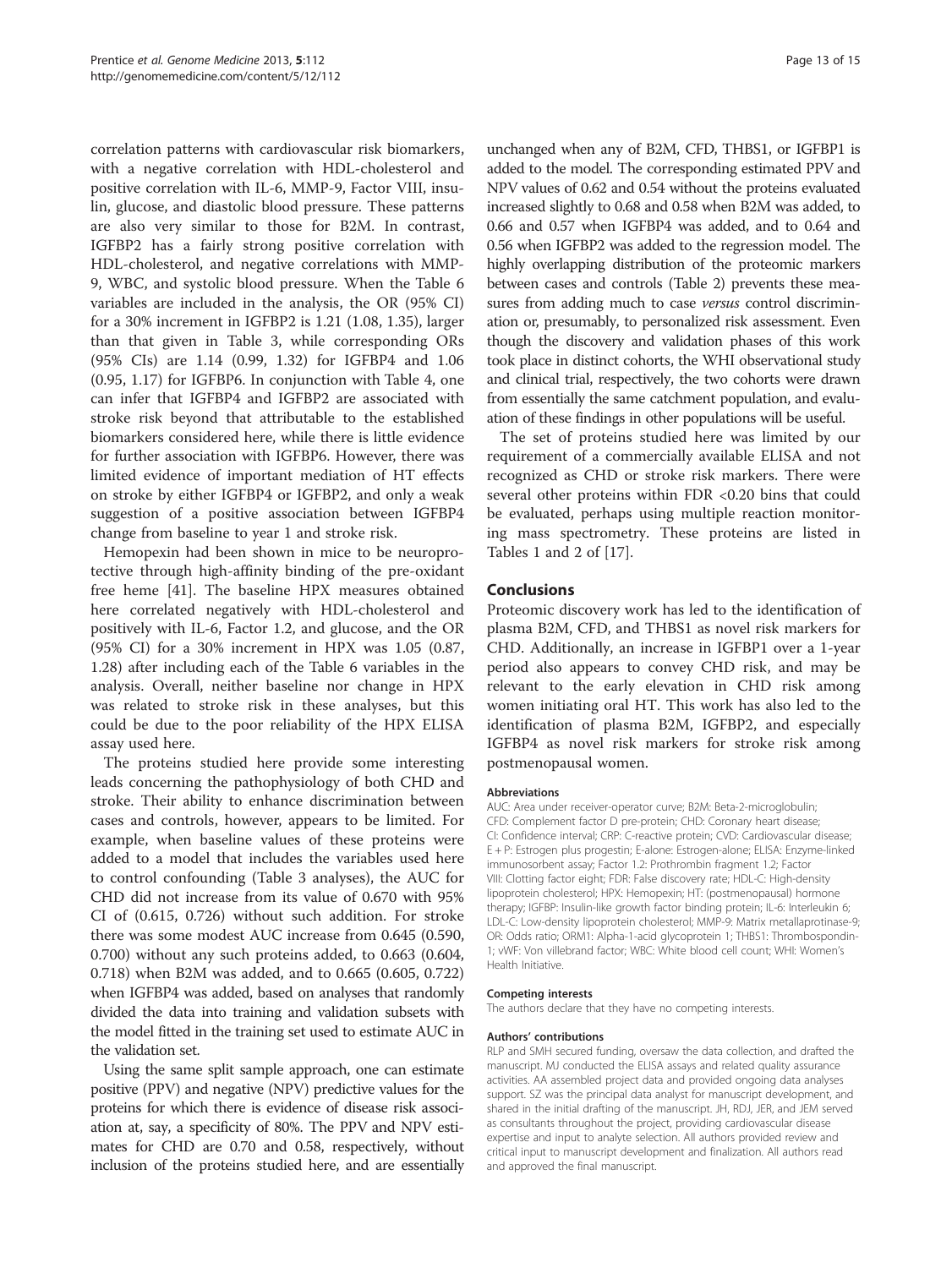#### <span id="page-13-0"></span>Acknowledgements

A list of key investigators involved in WHI follows: Program Office: (National Heart, Lung, and Blood Institute, Bethesda, Maryland) Jacques Rossouw, Shari Ludlam, Dale Burwen, Joan McGowan, Leslie Ford, and Nancy Geller.

Clinical Coordinating Center: Clinical Coordinating Center: (Fred Hutchinson Cancer Research Center, Seattle, WA) Garnet Anderson, Ross Prentice, Andrea LaCroix, and Charles Kooperberg.

Investigators and Academic Centers: (Brigham and Women's Hospital, Harvard Medical School, Boston, MA) JoAnn E. Manson; (MedStar Health Research Institute/Howard University, Washington, DC) Barbara V. Howard; (Stanford Prevention Research Center, Stanford, CA) Marcia L. Stefanick; (The Ohio State University, Columbus, OH) Rebecca Jackson; (University of Arizona, Tucson/Phoenix, AZ) Cynthia A. Thomson; (University at Buffalo, Buffalo, NY) Jean Wactawski-Wende; (University of Florida, Gainesville/Jacksonville, FL) Marian Limacher; (University of Iowa, Iowa City/Davenport, IA) Robert Wallace; (University of Pittsburgh, Pittsburgh, PA) Lewis Kuller; (Wake Forest University School of Medicine, Winston-Salem, NC) Sally Shumaker. Women's Health Initiative Memory Study: (Wake Forest University School of Medicine, Winston-Salem, NC) Sally Shumaker.

For a list of all the investigators who have contributed to WHI science, please visit: [https://cleo.whi.org/researchers/Documents%20%20Write%20a%](https://cleo.whi.org/researchers/Documents%20%20Write%20a%20Paper/WHI%20Investigator%20Long%20List.pdf) [20Paper/WHI%20Investigator%20Long%20List.pdf](https://cleo.whi.org/researchers/Documents%20%20Write%20a%20Paper/WHI%20Investigator%20Long%20List.pdf).

#### Funding/support

This work was supported by National Heart, Lung and Blood Institute, National Institutes of Health, U.S. Department of Health and Human Services grant R21HL105927 (Prentice). The Women's Health Initiative Program (all investigators) is also supported by the National Heart, Lung and Blood Institute under contracts HHSN268201100046C, HHSN268201100001C, HHSN268201100002C, HHSN268201100003C, HHSN268201100004C, and HHSN271201100004C. Dr. Prentice's work was also partially supported by grant P01CA53996 from the National Cancer Institute. Clinical Trials Registration: ClinicalTrials.gov identifier: [NCT00000611](http://www.clinicaltrials.gov/NCT00000611)

#### Role of the sponsor

Decisions concerning study design, data collection and analysis, interpretation of the results, the preparation of the manuscript, or the decision to submit the manuscript for publication resided with committees comprised of WHI investigators that included National Heart, Lung and Blood Institute representatives.

#### Author details

<sup>1</sup> Division of Public Health Sciences, Fred Hutchinson Cancer Research Center, 1100 Fairview Ave N, P.O. Box 19024, Seattle, WA 98109, USA. <sup>2</sup>Research and Development, AstraZeneca LP, 1971 Rockland Road, Wilmington, DE 19803, USA. <sup>3</sup> Division of Endocrinology, The Ohio State University, 376 West Tenth Avenue, Suite 205, Columbus, OH 43210, USA. <sup>4</sup>WHI Project Office, National Heart, Lung, and Blood Institute, National Institutes of Health, 6701 Rockledge Drive, Bethesda, MD 20892, USA. <sup>5</sup>Division of Preventive Medicine, Brigham and Women's Hospital, Harvard Medical School, 900 Commonwealth Avenue, Boston, MA 02215, USA. <sup>6</sup>Department of Clinical Cancer Prevention, Red and Charline McCombs Institute for the Early Detection and Treatment of Cancer, The University of Texas MD Anderson Cancer Center, 6767 Bertner Street, Houston, TX 77030, USA.

#### Received: 14 October 2013 Accepted: 17 December 2013 Published: 27 December 2013

#### References

- 1. King HC, Hoyert DL, Xu JQ, Murphy SL: Deaths: Final Data for 2005. In National Vital Statistics Reports, Volume 56. Hyattsville, MD: National Center for Health Statistics; 2008.
- 2. Law MR, Morris JK, Wald NJ: Use of blood pressure lowering drugs in the prevention of cardiovascular disease: meta-analysis of 147 randomised trials in the context of expectations from prospective epidemiological studies. BMJ 2009, 338:b1665.
- Shepherd J, Cobbe SM, Ford I, Isles CG, Lorimer AR, MacFarlane PW, McKillop JH, Packard CJ, West of Scotland Coronary Prevention Study Group: Prevention of coronary heart disease with pravastatin in men with hypercholesterolemia. N Engl J Med 1995, 333:1301–1307.
- 4. Ridker PM, Danielson E, Fonseca FA, Genest J, Gotto AM Jr, Kastelein JJ, Koenig W, Libby P, Lorenzatti AJ, MacFadyen JG, Nordestgaard BG, Shepherd J, Willerson JT, Glynn RJ, JUPITER Study Group: Rosuvastatin to prevent vascular events in men and women with elevated C-reactive protein. N Engl J Med 2008, 359:2195–2207.
- 5. Gordon T, Kannel WB: Multiple risk function for predicting coronary heart disease: the concept, accuracy, and application. Am Heart J 1982, 103:1031–1039.
- 6. D'Agostino RB Sr, Grundy S, Sullivan LM, Wilson P, for the CHD Risk Prediction Group: Validation of the Framingham coronary heart disease prediction scores: results of a multiple ethnic groups investigation. JAMA 2001, 286:180–187.
- 7. Wolf PA, D'Agostino RB, Belanger AJ, Kannel WB: Probability of stroke: a risk profile from the Framingham Study. Stroke 1991, 22:312–318.
- 8. D'Agostino RB, Wolf PA, Belanger AJ, Kannel WB: Stroke risk profile: adjustment for antihypertensive medication. Stroke 1994, 25:40–43.
- 9. Chambless LE, Heiss G, Shahar E, Earp MJ, Toole J: Prediction of ischemic stroke risk in the atherosclerosis risk in communities study. Am J Epidemiol 2004, 160:259–269.
- 10. Kim HC, Greenland P, Rossouw JE, Manson JE, Cochrane BB, Lasser NL, Limacher MC, Lloyd-Jones DM, Margolis KL, Robinson JG: Multimarker prediction of coronary heart disease risk. J Am Coll Cardiol 2010, 55:2080–2091.
- 11. Manson JE, Hsia J, Johnson KC, Rossouw JE, Assaf AR, Lasser NL, Trevisan M, Black HR, Heckbert SR, Detrano R, Strickland OL, Wong ND, Crouse JR, Stein E, Cushman M, Women's Health Initiative Investigators: Estrogen plus progestin and the risk of coronary heart disease. N Engl J Med 2003, 349:523–534.
- 12. Hsia J, Langer RD, Manson JE, Kuller L, Johnson KC, Hendrix SL, Pettinger M, Heckbert SR, Greep N, Crawford S, Eaton CB, Kostis JB, Caralis P, Prentice R, Women's Health Initiative Investigators: Conjugated equine estrogens and coronary heart disease: The Women's Health Initiative. Arch Intern Med 2006, 166:357–365.
- 13. Wassertheil-Smoller S, Hendrix SL, Limacher M, Heiss G, Kooperberg C, Baird A, Kotchen T, Curb JD, Black H, Rossouw JE, Aragaki A, Safford M, Stein E, Laowattana S, Mysiw WJ, WHI Investigators: Effect of estrogen plus progestin on stroke in postmenopausal women: the Women's Health Initiative: A randomized trial. JAMA 2003, 289:2673–2684.
- 14. Hendrix SL, Wassertheil-Smoller S, Johnson KC, Howard BV, Kooperberg C, Rossouw JE, Trevisan M, Aragaki A, Baird AE, Bray PF, Buring JE, Criqui MH, Herrington D, Lynch JK, Rapp SR, Torner J, WHI Investigators: Effects of conjugated equine estrogen on stroke in the Women's Health Initiative. Circulation 2006, 113:2425–2434.
- 15. Faca V, Coram M, Phanstiel D, Glukhova V, Zhang Q, Fitzgibbon M, McIntosh M, Hanash S: Quantitative analysis of acrylamide labeled serum proteins by LC-MS/MS. J Proteome Res 2006, 5:2009–2018.
- 16. The Women's Health Initiative Study Group: Design of the Women's Health Initiative clinical trial and observational study. Control Clin Trials 1998, 19:61–109.
- 17. Prentice RL, Paczesny SJ, Aragaki A, Amon LM, Chen L, Pitteri SJ, McIntosh M, Wang P, Busald Buson T, Hsia J, Jackson RD, Rossouw JE, Manson JE, Johnson K, Eaton C, Hanash SM: Novel proteins associated with risk for coronary heart disease or stroke among postmenopausal women identified by in-depth plasma proteome profiling. Genome Med 2010, 2:48–60.
- 18. Rossouw JE, Cushman M, Greenland P, Lloyd-Jones DM, Bray P, Kooperberg C, Pettinger M, Robinson J, Hendrix S, Hsia J: Inflammatory, lipid, thrombotic, and genetic markers of coronary heart disease in the Women's Health Initiative trials of hormone therapy. Arch Intern Med 2008, 168:2245–2253.
- 19. Kooperberg C, Cushman M, Hsia J, Robinson JG, Aragaki AK, Lynch JK, Band AE, Johnson KC, Kuller LH, Beresford SAA, Rodriguez B: Can biomarkers identify women at increased stroke risk? The Women's Health Initiative hormone trials. PLoS Clin Trials 2007, 2:e28.
- 20. Curb JD, McTiernan A, Heckbert SR, Kooperberg C, Stanford J, Nevitt M, Johnson KC, Proulx-Burns L, Pastore L, Criqui M, Daugherty S, WHI Morbidity and Mortality Committee: Outcomes ascertainment and adjudication methods in the Women's Health Initiative. Ann Epidemiol 2003, 13:122–128.
- 21. Rauch A, Bellew M, Eng J, Fitzgibbon M, Holzman T, Hussey P, Igra M, Maclean B, Lin CW, Detter A, Fang R, Faca V, Gafken P, Zhang H, Whiteaker J, States D, Hanash S, Paulovich A, McIntosh MW: Computational Proteomics Analysis System (CPAS): an extensible, open-source analytic system for